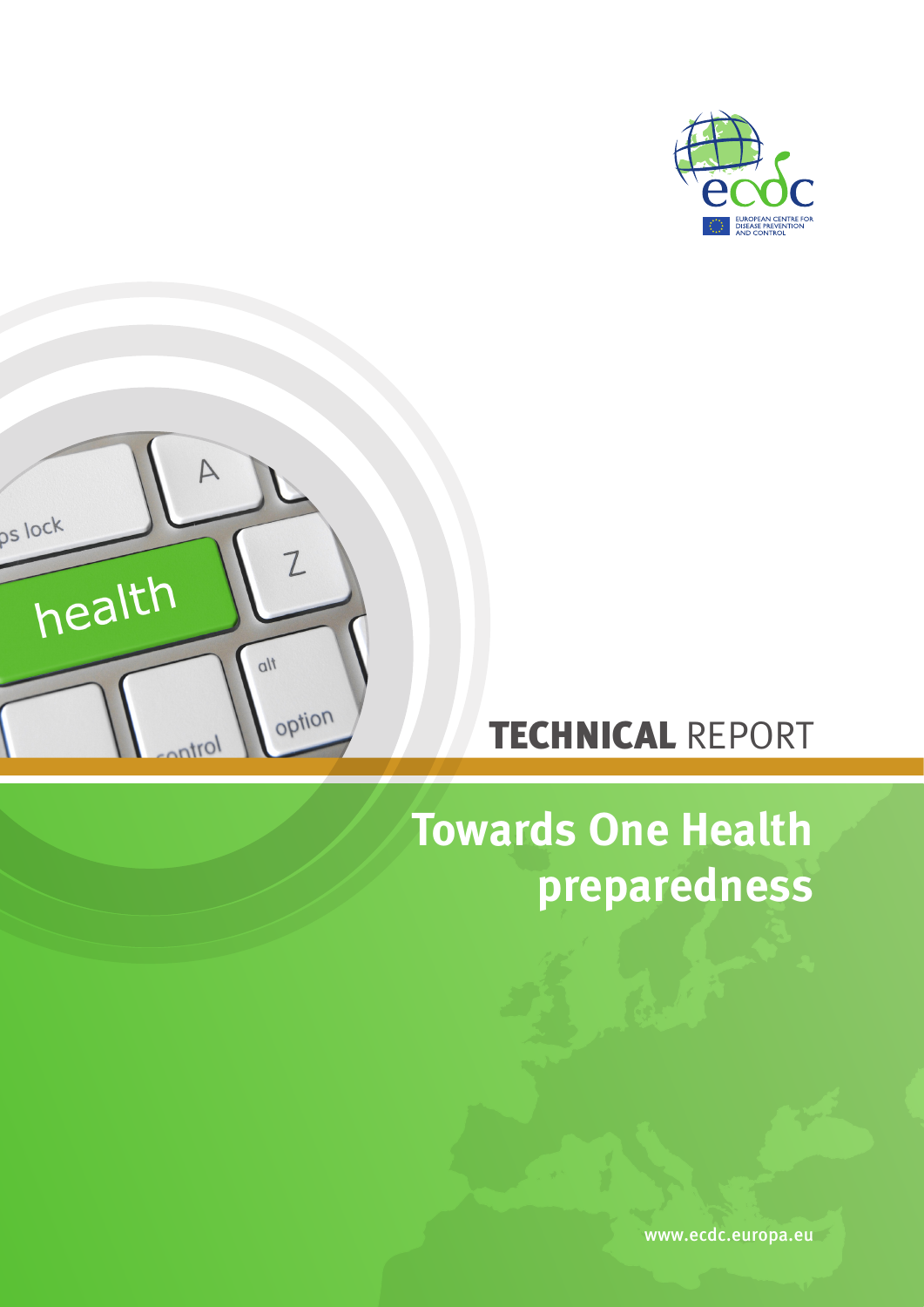**ECDC** TECHNICAL REPORT

## **Towards One Health preparedness**

Expert consultation 11–12 December 2017

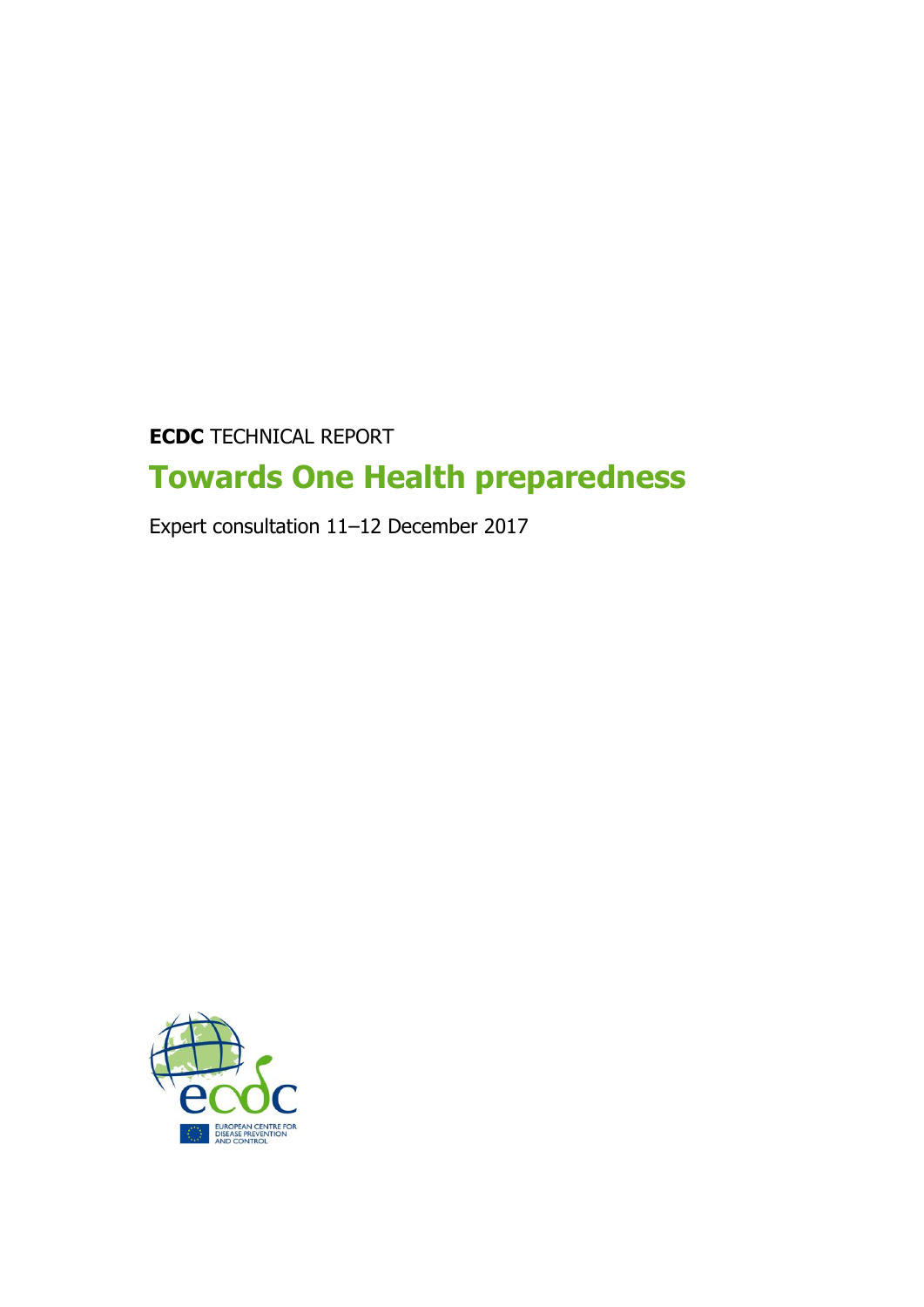This report was commissioned by the European Centre for Disease Prevention and Control (ECDC), coordinated by Jonathan Suk and Massimo Ciotti, and produced by Megan Osler, Svea Scientific.

Suggested citation: European Centre for Disease Prevention and Control. Towards One Health preparedness. Stockholm: ECDC; 2018.

Stockholm, May 2018

ISBN 978-92-9498-188-2 doi 10.2900/047893 Catalogue number TQ-02-18-777-EN-N

Cover photo: Jake Rustenhoven/GotCredit via Flickr, image licensed under a Creative Commons attribution 2.0 generic license (CC BY 2.0)

© European Centre for Disease Prevention and Control, 2018

Reproduction is authorised, provided the source is acknowledged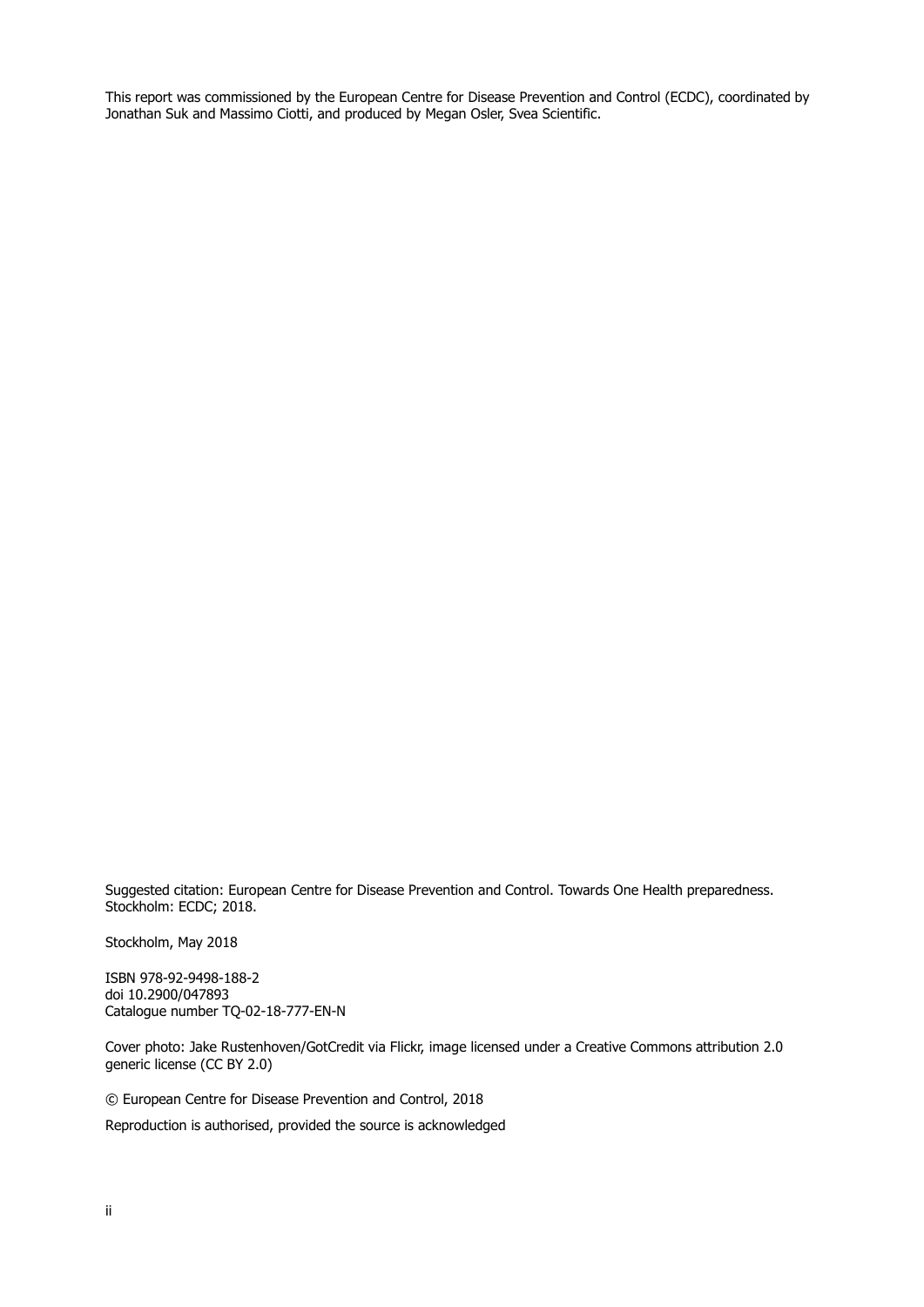## **Contents**

| General recommendations for strengthening One Health Preparedness in Europe10 |  |
|-------------------------------------------------------------------------------|--|
|                                                                               |  |
|                                                                               |  |
|                                                                               |  |
|                                                                               |  |
|                                                                               |  |
|                                                                               |  |
|                                                                               |  |

## **Figures**

| Figure 1. Illustrative relationship between time of detection of emerging zoonotic disease and total cost of |  |  |  |
|--------------------------------------------------------------------------------------------------------------|--|--|--|
|                                                                                                              |  |  |  |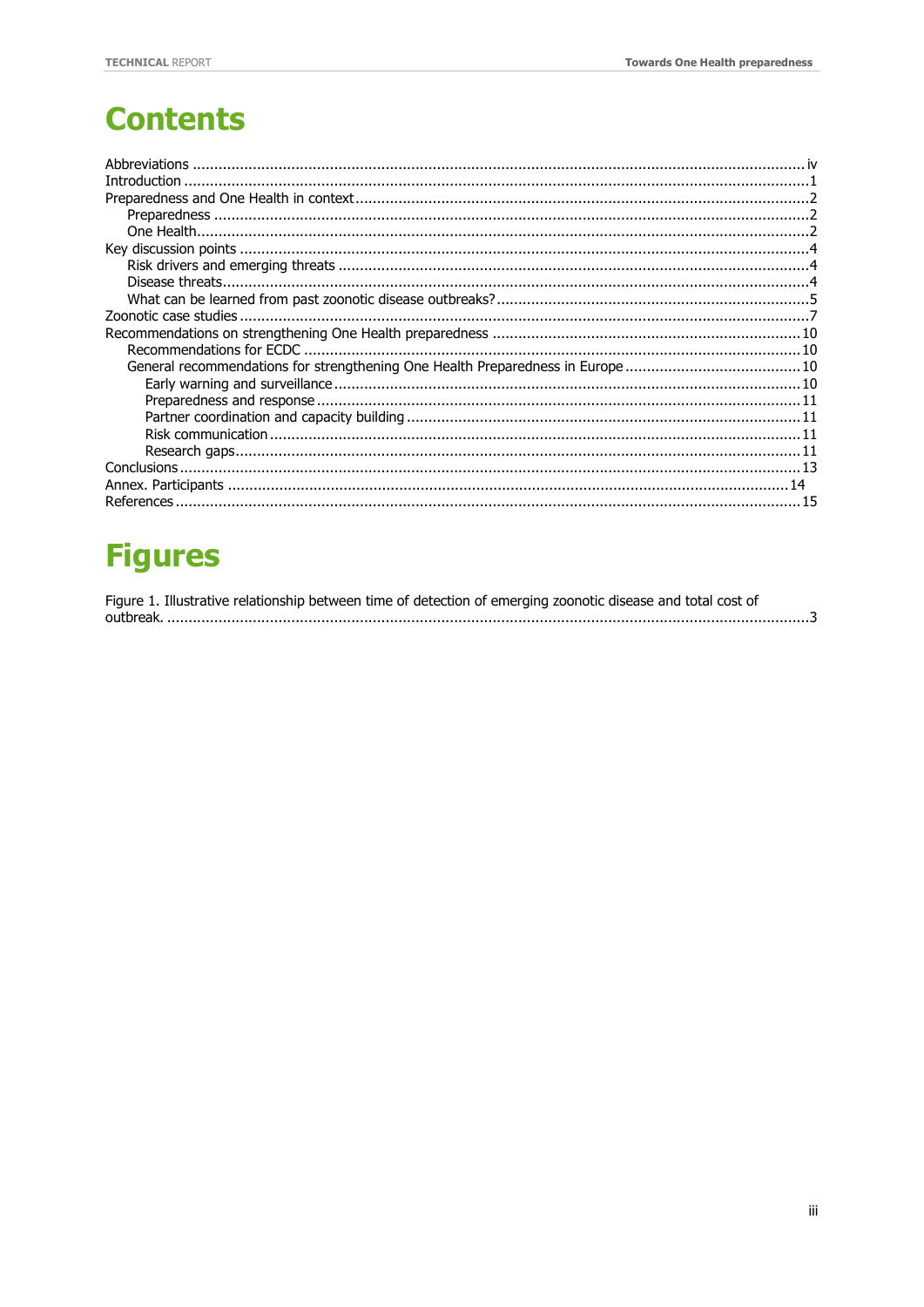## <span id="page-4-0"></span>**Abbreviations**

| AMR             | Antimicrobial resistance                              |
|-----------------|-------------------------------------------------------|
| EPIS            | Epidemic Intelligence Information System              |
| EU              | European Union                                        |
| <b>EWRS</b>     | Early Warning and Response System                     |
| FAO             | Food and Agriculture Organization                     |
| FWD             | Food- and waterborne disease                          |
| IHR             | International Health Regulations                      |
| <b>MERS-CoV</b> | Middle East Respiratory Syndrome                      |
| MLVA            | Multiple-locus variable number tandem repeat analysis |
| OIE             | Office International des Epizooties                   |
| RASFF           | Rapid Alert System for Food and Feed                  |
| TBE             | Tick-borne encephalitis                               |
| WGS             | Whole genome sequencing                               |
| WHO             | World Health Organization                             |
|                 |                                                       |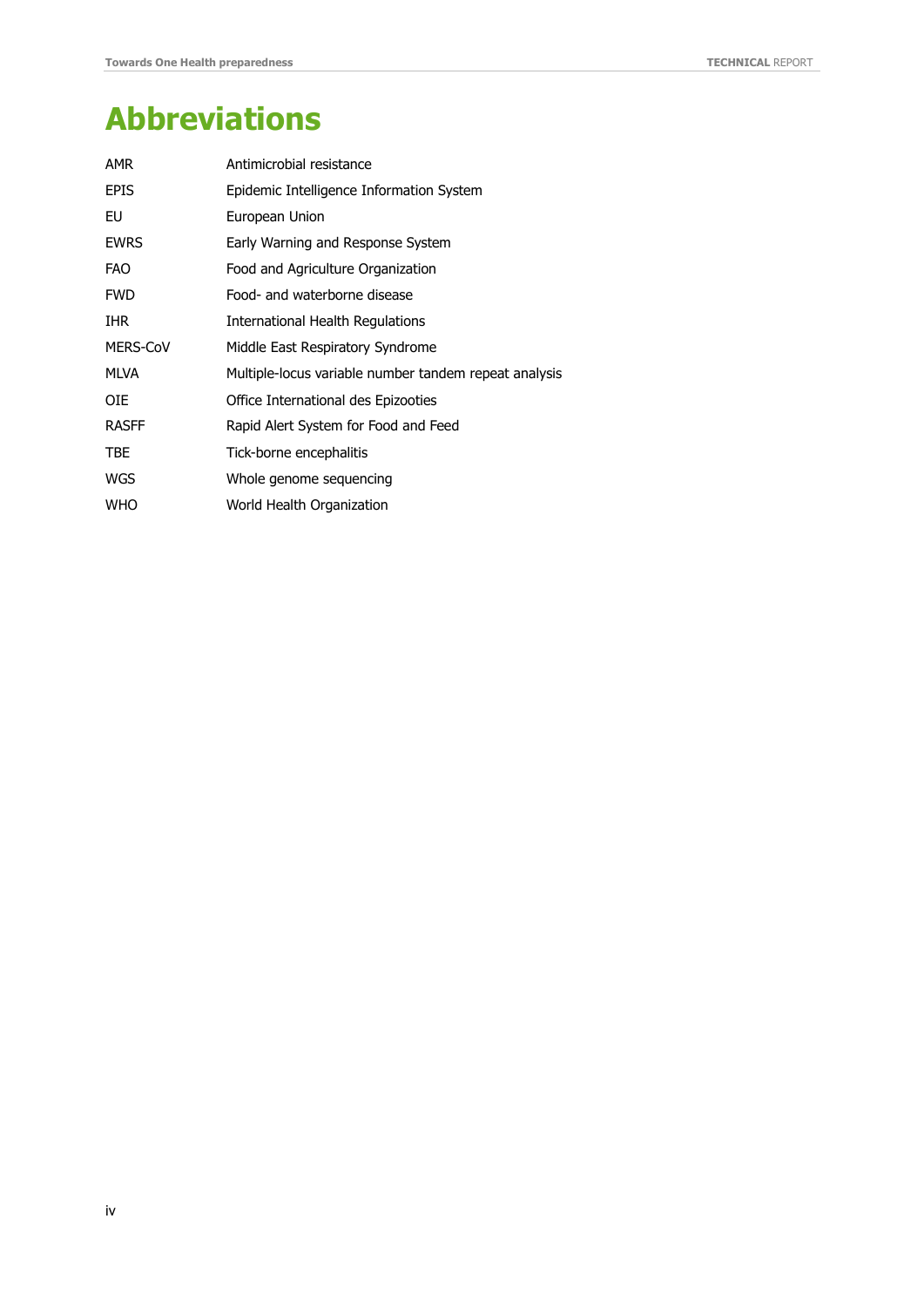## <span id="page-5-0"></span>**Introduction**

Climate change, increasing population densities, and intensified globalisation in trade, travel and migration are among the most important factors shaping the 21st century. Each impacts upon population health and the risk of infectious disease [1], particularly those originating at the human-animal-environmental interface. The recognition that many risk drivers of infectious disease fall outside of the typical domain of the health sector creates the challenge of identifying and pursuing priorities for cross-sectoral action aimed at strengthening global health security. In response, the One Health [2] concept has emerged, as have related initiatives addressing Planetary Health [3] and Biodiversity and Human Health [4].

From a public health perspective and operationally speaking, the One Health approach offers great potential, emphasising as it does cooperation and coordination between multiple sectors. Yet despite having been a focal point for discussion for over a decade, numerous challenges facing the implementation of One Health preparedness strategies remain. While some are technical, related to the requirement for innovative early warning systems or new vaccines, for example, others are institutional and cultural in nature, given the transdisciplinary nature of the topic. There have thus been calls to address One Health from multiple perspectives, from ecology to the social sciences [5,6].

In order to further explore this issue and to identify priority areas for action for strengthening One Health preparedness in Europe, ECDC convened an expert consultation on 11–12 December 2017. The consultation consisted of both plenary and parallel group work sessions. The latter focused in particular on addressing three key questions:

- Based on the key risk drivers and disease threats facing Europe, what sectors and disciplines should be prioritised for collaboration?
- What can be learned from the public health response to past zoonotic disease outbreaks?
- How can intersectoral preparedness strategies best be implemented in a One Health context (i.e. what operational and research priorities exist in Europe for implementing One Health preparedness)?

This report summarises the key conclusions from this consultation, structured around the questions noted above. Although some references are included, the text is predominantly based upon the oral discussion and the group work presentations. Following Chatham House Rules, statements are not attributed to individuals. Final recommendations to ECDC from this consultation will be considered by ECDC for inclusion into subsequent annual work plans in consultation with the European Commission, EFSA, WHO, the ECDC Advisory Forum, the ECDC Coordinating Competent Bodies and the ECDC Management Board.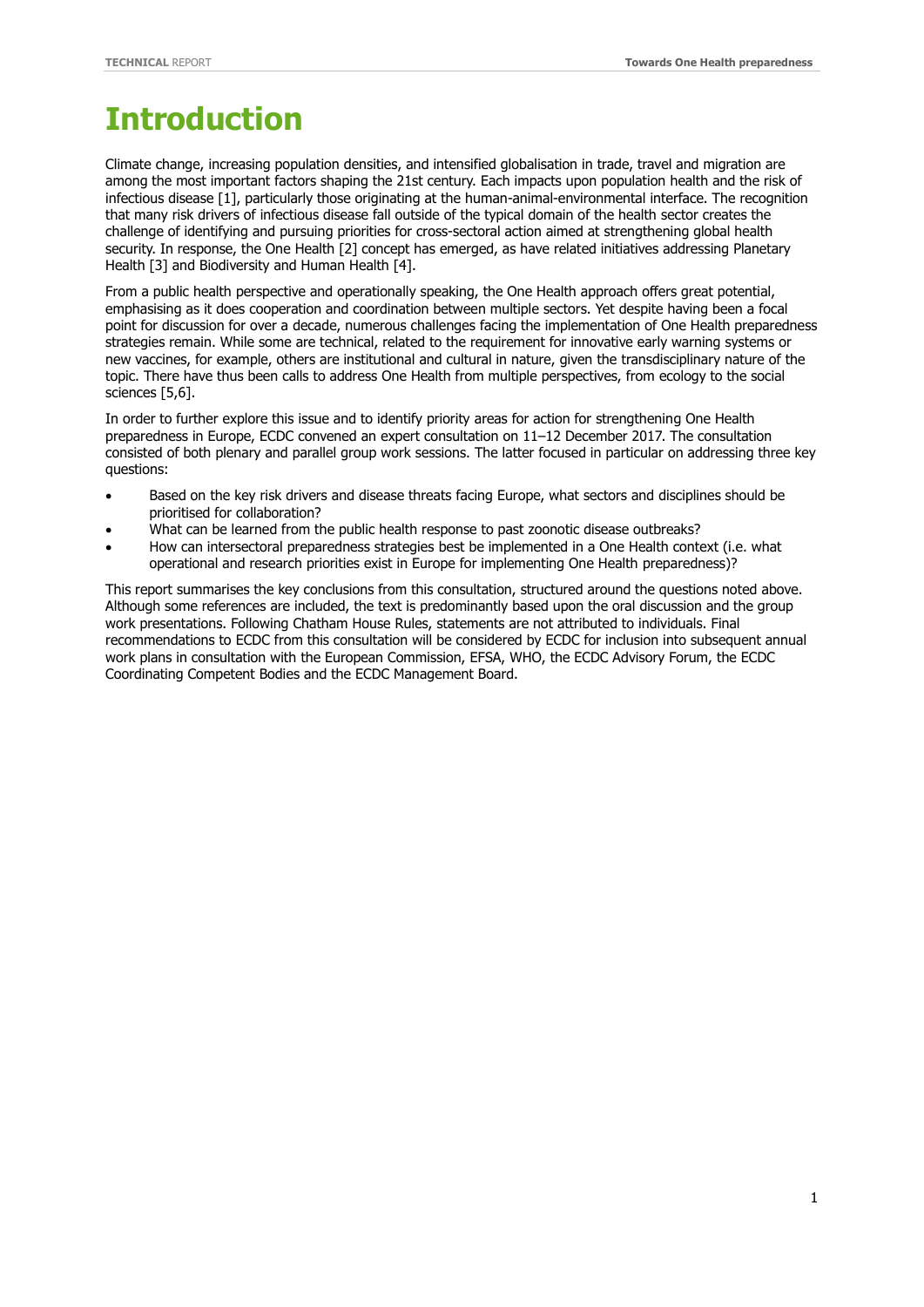## <span id="page-6-0"></span>**Preparedness and One Health in context**

### <span id="page-6-1"></span>**Preparedness**

Health experts and communities alike acknowledge the globally interconnected nature of communicable disease risks. Vulnerabilities in one part of the world can contribute to outbreaks in other parts of the world. The majority of emerging infectious disease risks originate at the human–animal–environment interface.

Preparedness can be defined as 'the knowledge and capacities developed by governments, response and recovery organizations, communities, and individuals to effectively anticipate, respond to, and recover from the impacts of likely, imminent or current disasters [7]'. Epidemics and pandemics constitute an important category of disasters.

The International Health Regulations (IHR 2005) define core capacities that countries should develop and maintain to strengthen global health security. Notably, international, regional and national entities have made efforts to enhance the contribution from the veterinary sector in IHR (2005) implementation [8]. Meanwhile, joint external evaluations are part of a voluntary, collaborative and a multisectoral process to assess country capacities to prevent, detect and rapidly respond to public health risks [9]. The Joint External Evaluation tool contains a specific set of indicators for zoonotic disease, antimicrobial resistance (AMR) and food safety, as well as for core capacities such as surveillance, emergency preparedness, and emergency response operations [10].

Under the EU Framework on Health Security, the European Commission works with EU Member States to enhance preparedness and response planning for serious cross-border threats to health, aiming also to implement the IHR (2005). Decision 1082/2013/EU [11] addresses serious cross-border threats to health in the EU. This Decision addresses surveillance, early warning and response, and preparedness and response planning, emphasising consultation and coordination between the Commission and Member States. Also relevant in the EU is Decision 1313/2013/EU [12] on a Union Civil Protection Mechanism, which aims to ensure a high level of protection against disasters, to enhance preparedness at Member State and Union levels, to facilitate rapid and efficient response in the event of disasters or imminent disasters, and to increase public awareness and preparedness for disasters.

### <span id="page-6-2"></span>**One Health**

One Health is a concept that has emerged from collaboration between the human health and veterinarian/food sciences sector and has developed to gradually include additional branches of science, notably the environmental sciences and social sciences. It is a constantly evolving concept and shares many similarities with emerging concepts such as Planetary Health.

Defined by the Wildlife Conservation Society in the Manhattan Principles (2004) as the 'One World One Health' paradigm [13], the One Health approach to global health security recommends a holistic view of the interface between human, animal and ecosystem health domains. One Health promotes an international, interdisciplinary, intersectoral perspective to disease emergence and control. A One Health approach can be used in designing and implementing programmes, policies, legislation and research where multiple sectors collaborate to achieve better public health outcomes. One clear advantage of implementing a One Health strategy is highlighted by the costeffectiveness of early detection in animals, thus reducing the impact on human lives (Figure 1) and adding genuine value.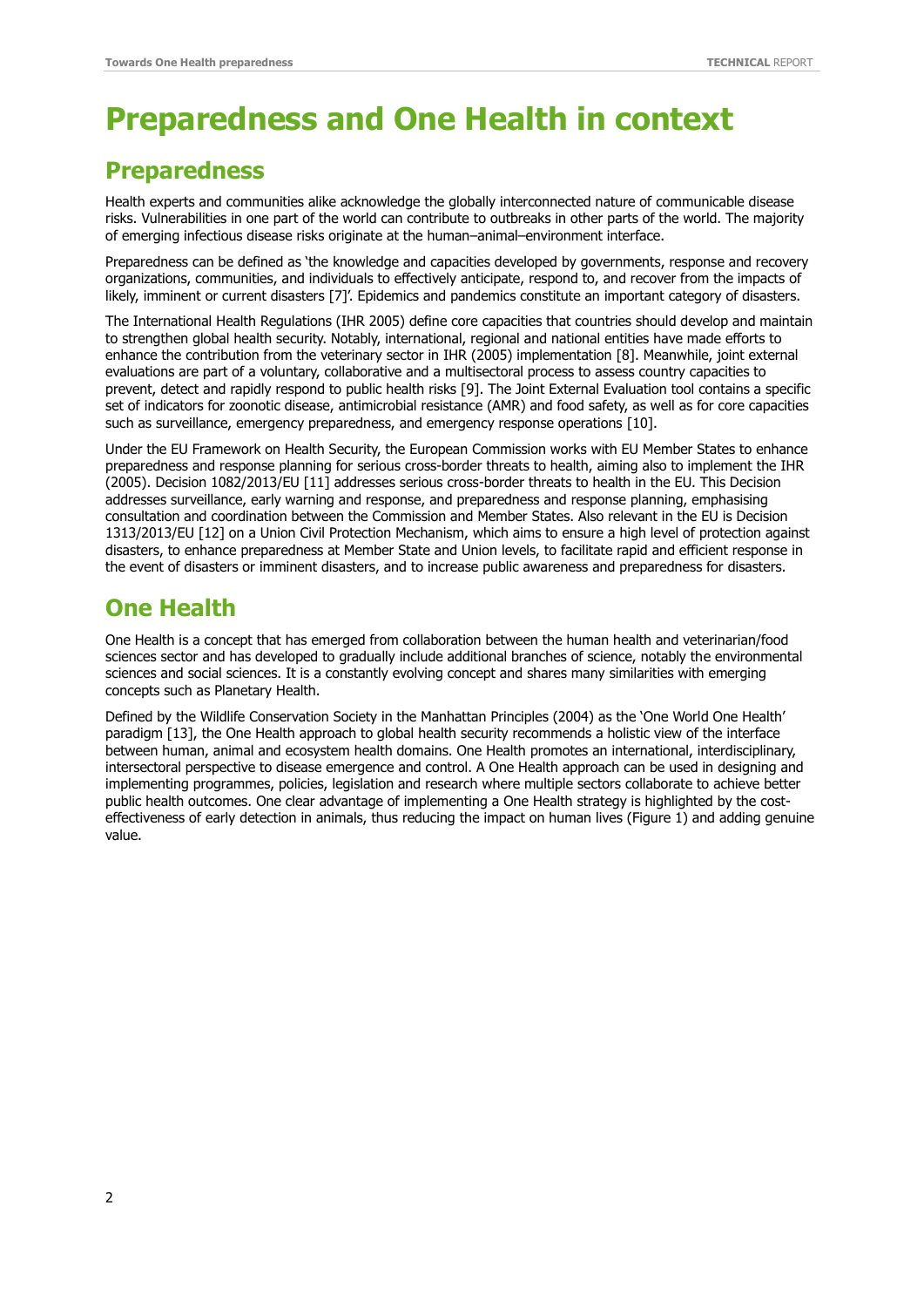

#### <span id="page-7-0"></span>**Figure 1. Relationship between time of detection of emerging zoonotic disease and total cost of outbreak.**

#### Source: World Bank [14]

WHO describes One Health as 'an approach to designing and implementing programmes, policies, legislation and research in which multiple sectors communicate and work together to achieve better public health outcomes' [15], highlighting zoonotic disease, food safety, and antibiotic resistance as three particularly relevant areas.

Within Europe, the One Health aspects in the EU Health Security framework are legally grounded with Decision 1082/2013/EU [16]. Currently, key areas of focus include animal health and food safety, preparedness and response to zoonotic threats, and AMR. The European Commission adopted the European One Health Action Plan against AMR in 2017 [17]. The European Commission also supports simulation exercises and workshops, and promotes activities to improve coordination between sectors.

Future goals to enhance One Health within the EU include strengthened collaboration across public health and animal health sectors; improved use of the Early Warning and Response System (EWRS) and interlinking with other EU-level alert and information systems; proposal for new EU regulations on veterinary medicines and medicated feed; and a focus on research supported by the EU Framework Programme for Research and Innovation, Horizon 2020.

The One Health European Joint Programme (EJP) is a new initiative as part of Horizon 2020, involving 41 partners across 19 countries [18]. The EJP is designed to improve integration from different fields to address complex challenges with an end objective to generate a long-term partnering within research. The programme is also constructed to be policy-driven, generate extensive interaction between peers in Europe, and serve as incentive for collaboration across sectors within Member States. Priority domains for the first call include food-borne zoonoses, AMR and emerging threats.

Relatedly, the European Commission has published an Action Plan on the Sendai Framework for Disaster Risk Reduction 2015–2030 [19], the European Environment Agency has considered disaster risk reduction in the context of climate change [20], and the Disaster Risk Management Centre of the European Commission has published a report on Science for Disaster Risk Management, with one section specifically focusing on epidemics [21].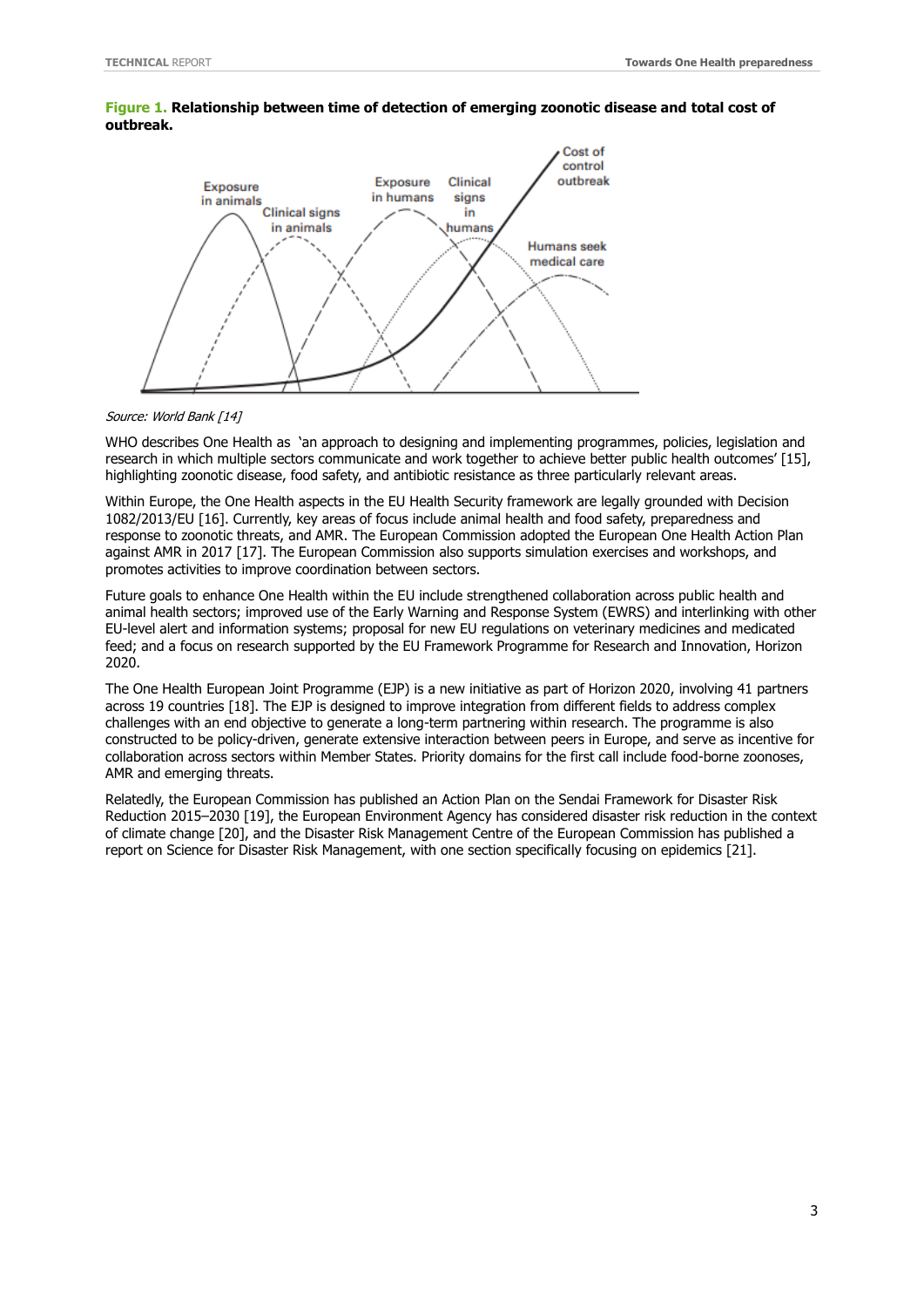## <span id="page-8-0"></span>**Key discussion points**

## <span id="page-8-1"></span>**Risk drivers and emerging threats**

What sectors should the health sector collaborate with to optimise One Health preparedness strategies and better understand emerging risks?

Experts at this consultation considered the key risk drivers and emerging disease threats coming from the human– animal–environment interface. Today, approximately 60% of all human diseases have origins in animals [22,23]. The increasing human population and the related increased demand for animal protein, exacerbates the use of antibiotics in both humans and animals and, thereby, drives the risk of exponential rise of AMR.

Climate change is an important driver of zoonotic disease emergence and spread. Temperature, precipitation and seasonal cycles all influence distribution and migration patterns of plants and animals, and with great variability [24]. A recent systematic assessment of the current literature [25] revealed that climate change is an increasing threat to human health, food security, and food safety, in part through its effects on vector-borne diseases. As much as 63% of human and domestic animal pathogens are climate-sensitive, and 82% of emerging diseases are driven by climatic characteristics such as rainfall and temperature. Climate affects myriad aspects of disease transmission pathways [26]. Zoonoses appear to be particularly climate sensitive, influenced by multiple climate drivers, and associated with specific transmission routes (vector-, food-, waterborne). Participants highlighted as the most relevant threats driven by climate change in Europe: tick-borne diseases (Lyme disease and tick-borne encephalitis) and mosquito-borne diseases (including dengue, chikungunya, Zika, West Nile virus).

In a recent call for action on climate change [27], the need to develop policies on preparedness, initiate public health programmes for immediate risk response, and identify research gaps was highlighted as crucial. In addition, challenges such as unused political frameworks and unfavourable human attitudes must be addressed.

Following plenary presentations, four parallel working groups independently conferred and identified disease threats, relevant drivers, as well as sectors that should be involved in the implementation of a One Health agenda.

With an eye to identifying priority sectors for enhanced collaboration, expert participants recognised the following key sets of risk drivers, which correlate quite closely with the published literature [28,29]:

- Human population movements/displacements, including travel, tourism, mass gatherings and migration. Human behaviour also affects the risk for disease spread.
- Animal-dependent drivers arise from livestock via the farming industry, movement and/or trade of livestock, pets and wildlife, and food production imports and exports.
- Environmental drivers include climate change, urban planning and land use, pollution, and biodiversity promoting activities such reforestation, recreation of wetlands, and rewilding.
- Social factors such as inequality, political instability as well as loopholes or breakdowns in human-driven control processes (e.g. disease surveillance) also constitute drivers for disease threats. Cultural factors dictate beliefs about vaccine efficacy, access to antibiotics, or developments in human health delivery (e.g. web/app doctors), which alter potential disease risks.

## <span id="page-8-2"></span>**Disease threats**

The most prominent disease threats related to the One Health concept highlighted by participants included emerging disease vectors (zoonotic and human origin), AMR, and bioterrorism. Zoonoses such as Ebola, Zika, and avian influenza, leishmaniasis, West Nile virus, brucellosis, tularaemia, monkey pox, influenza, rabies, hantavirus were all highlighted.

Based on significant risk drivers and disease threats, experts identified the sectors and/or disciplines that should be prioritised for intensified collaboration with public health. These included:

- Veterinarian services and zoos
- Wildlife (e.g. entomologists)
- **Transport**
- **Trade**
- Media and communication
- **Biosecurity**
- Pharmaceutical
- Law enforcement, police, border control
- Environment (geological survey, land planning/development)
- Civil society (volunteers, citizen scientists)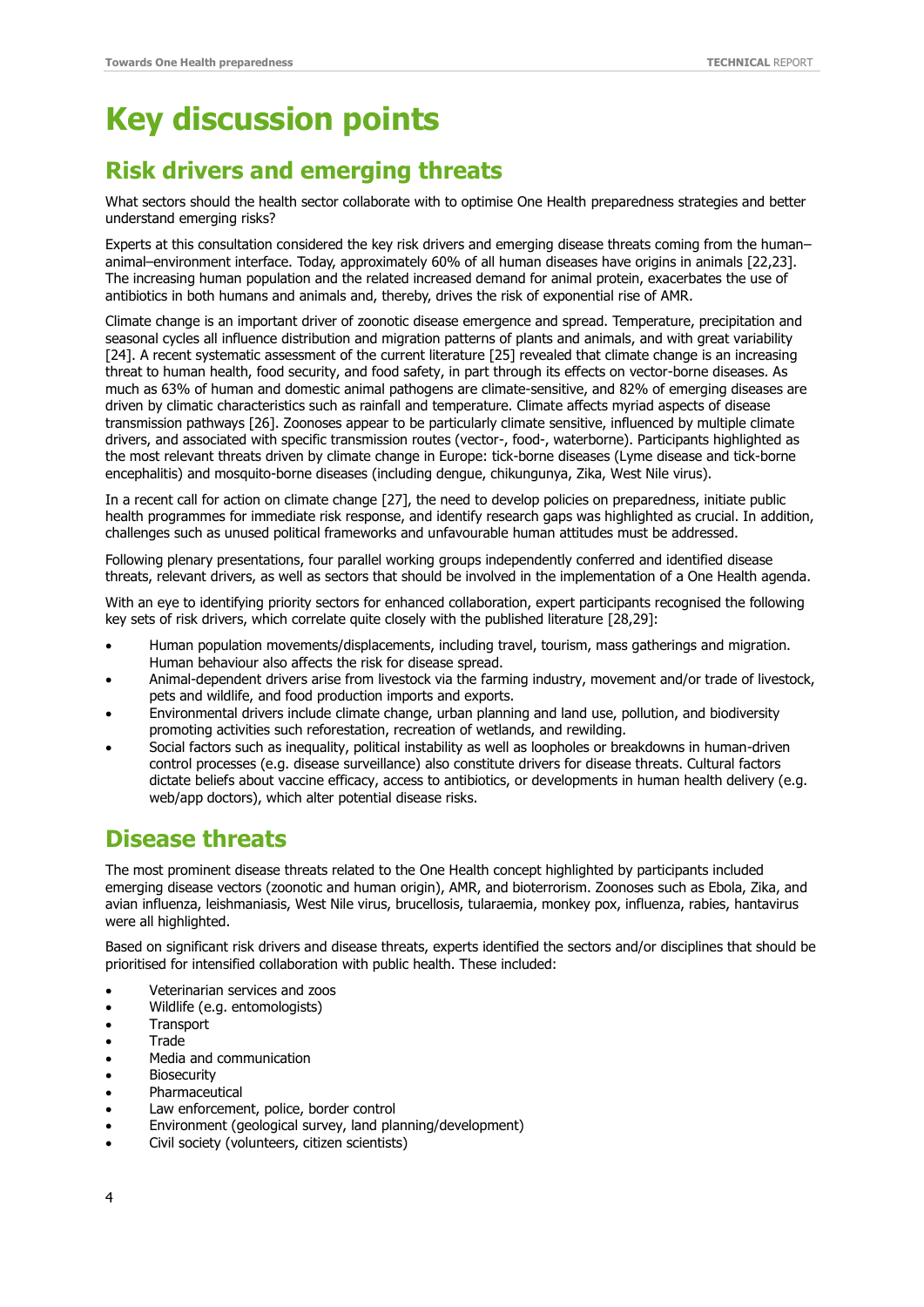- Risk management (insurance industries)
- Legislation (government, policy, NGOs)

During the discussion, experts also highlighted the need for cross-disciplinary research, particularly in relation to modelling research (involving big data and potentially artificial intelligence for compiling and analysing disparate datasets) and historical research because historical perspectives, they said, were essential for fully understanding the long-term impact of changes in infectious disease drivers.

### <span id="page-9-0"></span>**What can be learned from past zoonotic disease outbreaks?**

Many barriers exist to implementing the One Health concept. As participants noted, due to the interdisciplinary nature of the One Health concept, each sector views One Health through its own lens. A lack of common understanding can impair the implementation of the One Health agenda due to different priorities in different sectors. Structural barriers within the political landscape, including the lack of a cohesive governmental framework, different strengths between national and local levels, varying hierarchy of ministries, funding barriers, and perceived absence of concrete evidence of the added value of the One Health approach all contribute to conceptual challenges. Moreover, diseases affect humans and animals differently, which influences strategies, policies, and the timeframe for response. This makes it necessary to account for multiple perspectives, ranging from human and animal health to ecology and social sciences [30].

The experts discussed key factors that impair the development of One Health preparedness strategies in several plenary presentations on zoonotic disease outbreaks: Ebola, MERS-CoV, Salmonella enteriditis, West Nile virus, malaria, and influenza A(H1N1) (see chapter on 'Zoonotic case studies').

Working groups identified and discussed topics that emerged from the case studies. The four working groups independently identified the following topics as barriers to the implementation of a One Health agenda:

- **Communication/coordination** was identified as a major barrier for One Health implementation by all working groups. Without effective communication channels across sectors, the potential for response is limited. Moreover, the reporting of outbreaks is often culturally and politically charged, due to factors such as the lack of clear compensation schemes or stigmatisation. Communication mechanisms and frameworks should therefore be established during non-emergency periods, and always with a focus on One Health aspects. The following aspects are in particular need of improvement:
	- **Surveillance and early warning systems across sectors.** A mechanism for joint situational awareness is urgently needed, as is a platform to share early signals with a low threshold of interaction. Identification of an appropriate system is necessary so that all sectors (e.g. public health and animal health) are alerted with impending threats.
	- **Coordinated response plans.** Mechanisms are needed to harmonise diagnostic laboratory tests and to clarify roles during outbreaks.
	- **Joint public outreach and education.** There is a lack of awareness at the community level; the communication of scientific findings to scientific community and general population is difficult. Use of social media should be examined.
	- **Identification of cross-sector contact points.** Roles, responsibilities, and contact points, while clear for some sectors, are unclear for others (environmental).
- **Data/sample sharing** was also identified by all groups to be a barrier to One Health. National and regional sharing of biological samples between agencies is problematic and reflects a lack of in-country capacity and coordination between sectors. Suggestions for improvement are as follows:
	- **A joint database for data sharing.** Current interoperability of datasets between human and animal sectors requires amelioration for optimal One Health application.
	- **Protocols and frameworks for sample sharing.** Sample ownership issues and feelings of autonomy undermine sharing. Alternatives (sharing DNA, not samples) raise questions of trust in methodology across sectors and country borders. The Nagoya protocol [31] and PIP framework [32] provide frameworks for collaborative sample sharing.
	- **Improved testing procedures.** Data quality issues arise when not all countries are testing for a given pathogen. Solution is to find funding for testing systems.
- **Capacity building:** all working groups said that gaps in capacities were detrimental to One Health implementation. Since outbreaks must be fought where they occur, the general lack of local capacity could be overcome by investing in the following:
	- **Local human resources** who cover risk assessment, laboratory skills, diagnostics, vaccine purchases.
	- **Reference laboratories.** For sites where capacities are low or unavailable, a reference laboratory network is essential.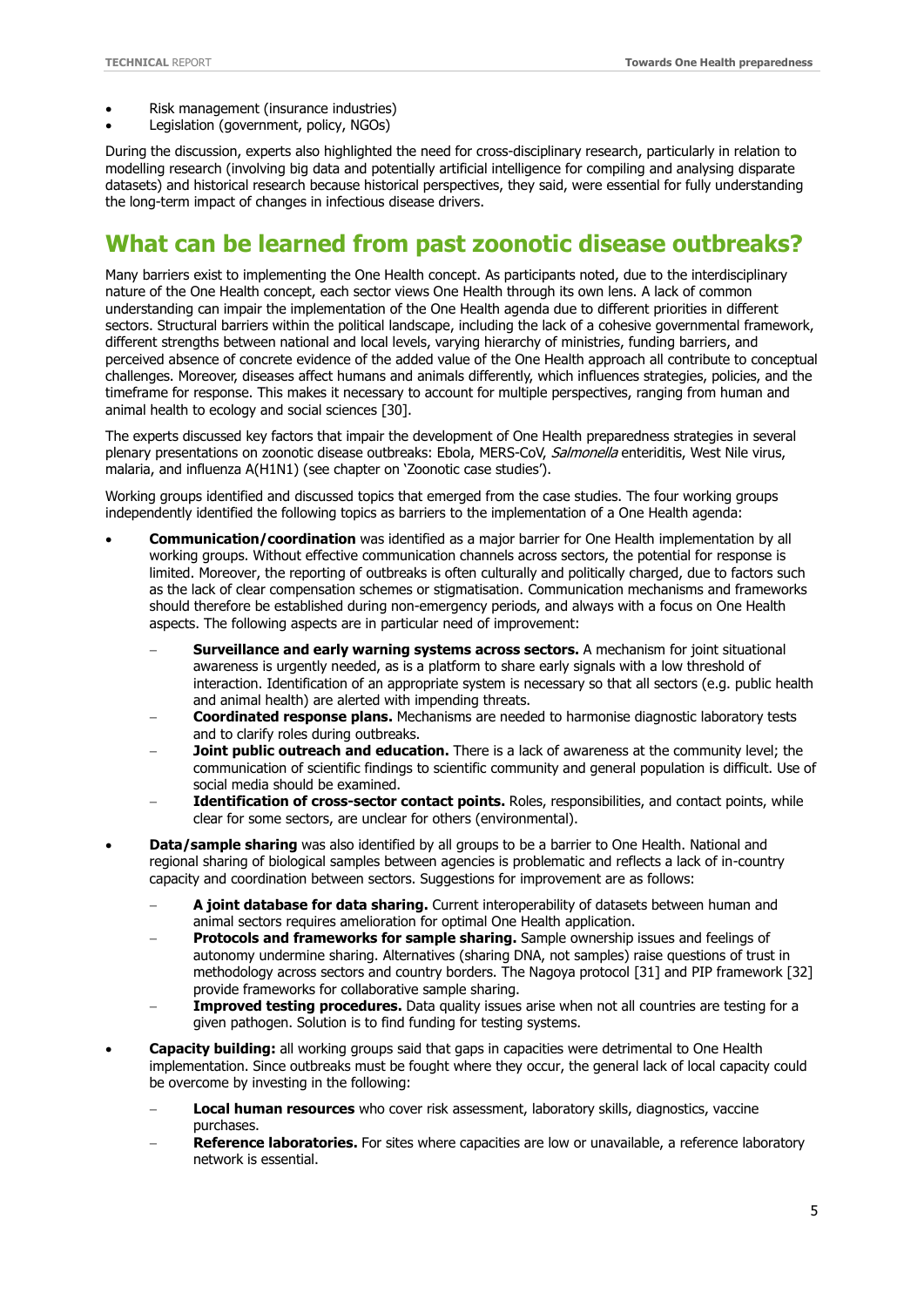- **Risk perception** was recognised to play a role in the impairment of One Health. The level of acceptable risk differs between public health (precautionary) and animal health (less stringent). There is a need for improved communication and agreement on the level of acceptable risk. An examination of the following could improve the current status:
	- **Recognition of cultural tendencies.** Different countries may employ different strategies to tackle infectious diseases (e.g. influenza vaccination of the public in Scandinavia). Acknowledgement of these cultural tendencies and open discussions across borders should be encouraged.
	- **Overlap of prediction modelling.** Lack of collaboration in the area of prediction modelling for risk assessment across different sectors (i.e. meteorological sector).
- **Other barriers** were identified to play a role in hindering One Health implementation. In addition to major themes, working groups identified the following factors:
	- **Financial responsibility** and funding challenges arise at all levels, and can be exacerbated by industry influence or animal rights issues (i.e. if animal vaccinations are needed for human health, who funds it?)
	- **Intellectual property** issues for technology or vaccine development requires examination and clarification.
	- **Career constraints** in the academic system can affect collaboration activities. Scientific staff is not necessarily rewarded for publishing in cross-disciplinary journals or collaborating across sectors; funding streams tend to be restricted to one sector.
	- **Leadership issues** impact interpretation and consistency to act upon early signals.

Proposed solutions to these cross-cutting barriers to One Health implementation could include more direct funding (sample testing, vaccine development), a timely exchange of samples, and a focus on horizontal preparedness. Moreover, collaboration across sectors that will ultimately lead to disease prevention will give added value to these efforts.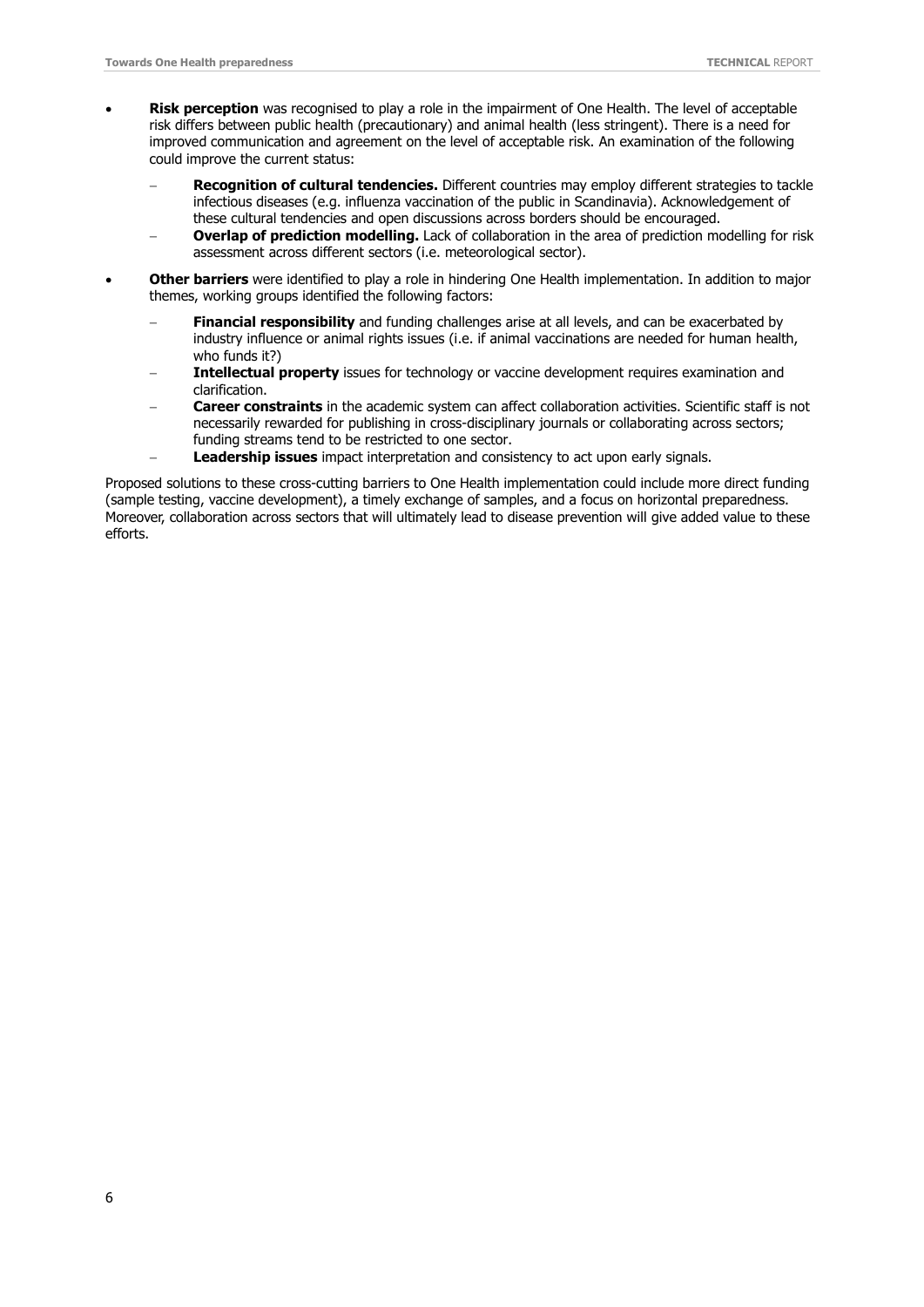## <span id="page-11-0"></span>**Zoonotic case studies**

Disease outbreak response provides examples of how One Health has been approached by expert teams in different contexts.

### **Box 1. Ebola**

By Kathryn H. Jacobsen, George Mason University

The response to the Ebola outbreak in 2014 in Sierra Leone highlights the significance of a One Health approach to urgent disease threats in low-income areas. A call to action published in The Lancet just one week before the first Ebola case was reported from that country underscored four critical gaps, including the need for 1) improved access to diagnostics in order to track disease, 2) strengthened disease surveillance (including the use of social media) and data sharing so that the cases can be identified and mapped, 3) a stronger health workforce, including more healthcare providers and reliable access to essential supplies, and 4) better communication between government officials, health professionals, and community members to build trust and minimise misinformation.

Following the outbreak, an after-action analysis was performed and published by an interdisciplinary team. Three priority areas were proposed for improved response: early warning systems that use predictive modelling to integrate data from human, veterinary, wildlife, and ecological sectors; strengthened local and national public health systems that are equipped to deploy effective risk communication strategies; and improved translational medicine practices.

In low-income countries, efforts to build local preparedness and response capacity often are impeded by insufficient resources. There is a critical need for additional financing and support for One Health programmes in low-resource settings. Sustainability will be a challenge, but local leaders, advisory boards, universities, and additional partners can work with the medical, public health, veterinary, agricultural, and other sectors to support research, training, and implementation activities.

### **Box 2. Middle East respiratory syndrome**

By Bart Haagmans, Erasmus Medical Centre

The incidence of MERS-CoV in Saudi Arabia and Qatar highlights the need for a One Health approach, given the role of animal reservoirs in human disease transmission. Middle East respiratory syndrome (MERS-CoV) is a coronavirus that causes cough, fever, and renal dysfunction in humans. The first human cases were detected in Saudi Arabia in 2012. Upon development of serological assays, dromedary camels were tested positive and subsequently identified as the primary reservoir for MERS. Camels infected with MERS-CoV do not exhibit signs of disease.

Work to identify and detect MERS-CoV was a collaboration between the Qatar Ministry of Health, WHO and Erasmus Medical Centre (surveillance function). This collaboration increased the knowledge of MERS-CoV, further defined incidence and transmission, and enhanced awareness from a One Health perspective with FAO and OIE. Despite the fact that MERS is geographically limited, challenges in One Health preparedness include insufficient support from the animal health sector, limited cooperation from governments, lack of universal reporting of MERS-CoV across countries, incomplete understanding of transmission behaviours in camels and humans, insufficient screening of animal exports/imports, and the lack of coordination when submitting samples to testing facilities.

Testing of MERS and other coronaviruses has been discussed at WHO. A laboratory network is needed so new viruses can be identified quickly. Shipping limitations should be addressed so that samples can be shipped domestically and internationally. Vaccine candidates are under development by several biotech companies, and initiatives (CEPI) have publicised a call for vaccine development proposals. However, questions arise regarding the practicality and cost-efficacy of a vaccine to protect humans versus a vaccine that reduces the transmission of MERS-CoV from dromedaries to humans.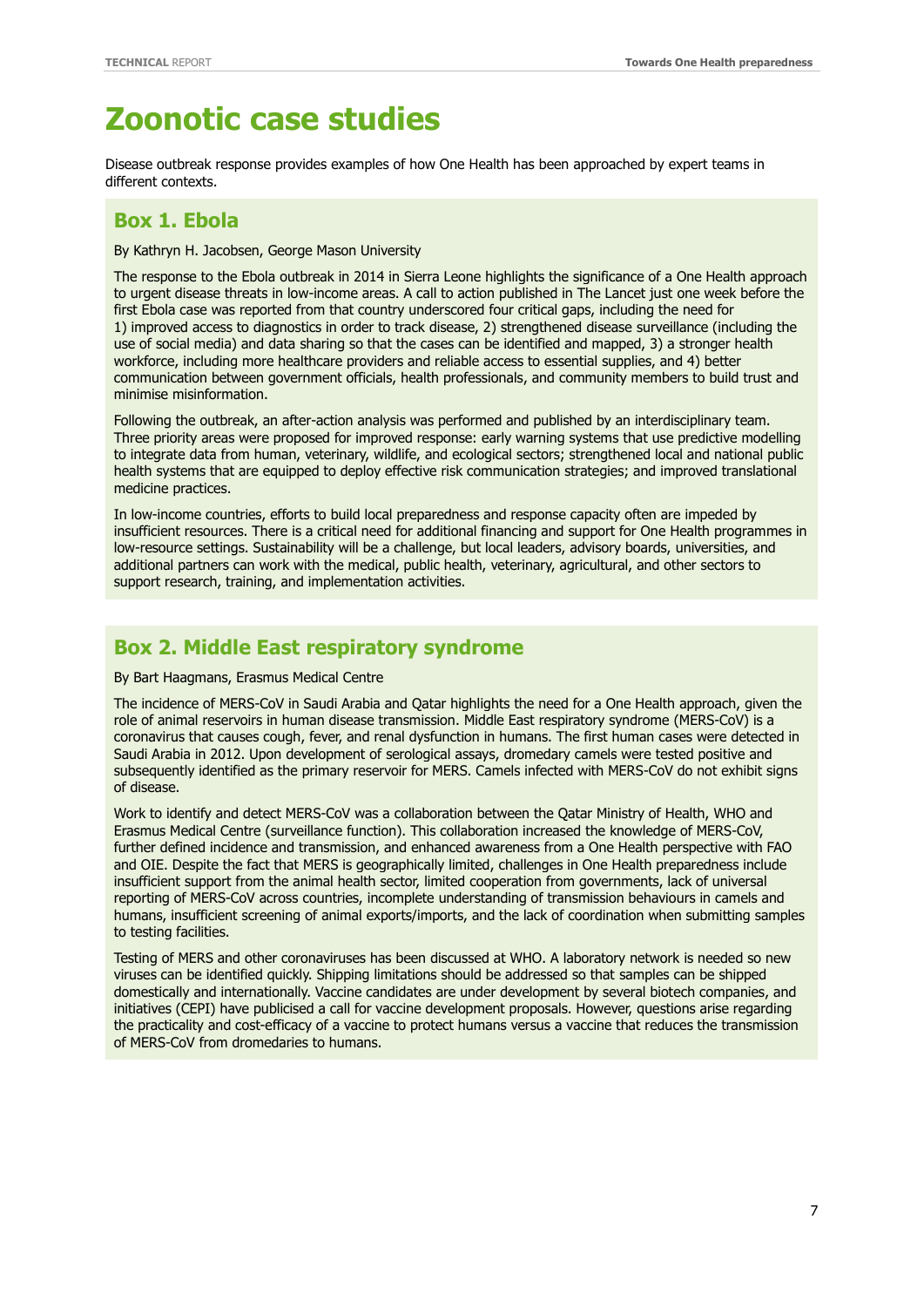### **Box 3. Salmonella Enteriditis**

#### By Ettore Severi, ECDC

Salmonella Enteriditis is the most common Salmonella serotype reported in Europe. In order to tackle the burden from this pathogen, a One Health approach would be beneficial. Salmonella incidence in the EU has steadily decreased since regulations were implemented under the EU General Food Law in 2002, but the number of reported cases has remained at the same level since 2010.

In response to an outbreak alert in 2016, ECDC formed an outbreak investigation team. With a One Health approach, human, food, environment, and veterinary sectors performed collaborative investigations that identified the source as three egg packing centres and 52 laying hen farms. At the country level, analytical testing (MLVA and WGS) on food isolates, national trace-back investigations, and veterinary inspections were carried out. ECDC offered WGS services to those countries not performing sequencing routinely. The Commission, in collaboration with EFSA, collected information in RASFF to trace the point of contamination. The European reference laboratory for *Salmonella* provided sequencing services for non-human isolates and the Directorate-General for Health and Food Safety (G4) was in charge of risk management at the EU level. More than 97 000 000 eggs were recalled in Europe, and the Polish competent authority implemented restrictive measures on 20 October 2016 to further reduce the distribution of contaminated eggs.

After a peak in September 2016, outbreak cases have strongly decreased, although new cases were still reported in the following months, particularly in summer 2017, indicating the persistence of the outbreak strain in the food chain. Although molecular surveillance provides strong evidence to identify and delineate molecular clusters, reporting across countries was not homogenous due to different national capacities; the highly specific outbreak case definition suggests an underestimation of cases. Strengthening One Health preparedness with foodborne diseases in the EU is essential to prevent resurgence. Efforts should be geared toward improving intersectoral collaboration at local, national and EU levels. Equally important is improved reporting in EPIS FWD, EWRS, and RASFF. The use of MLVA and WGS as analytic tools should continue as these techniques are becoming essential in outbreak investigations. Setting up a European reference laboratory for *Salmonella* in the human sector, as already established for the food and animal sector, should be considered.

#### **Box 4. West Nile virus**

#### By Johanna Young, ECDC

The repeated emergence of West Nile virus in Europe and the disease's ability to spread to new geographical areas raises the need for improved surveillance and enhanced interaction with the veterinary sector. West Nile Fever (WNF) is a mosquito-borne zoonotic viral disease with birds as a reservoir; it infects humans and horses. The virus is transmitted by mosquitos and is also transmissible between humans through blood products. While the majority of cases are asymptomatic, the elderly and immunocompromised are at particular risk of illness. WNF is a notifiable disease at the EU level. Surveillance is implemented for humans (TESSy) and animals (Animal Disease Notification System).

To ensure blood transfusion and organ transplant safety, the question of whether, how and when detection in animals could act as a trigger for a public health response is a relevant One Health matter. Challenges arise with incomplete and inconsistent reporting in the Member States and issues of asymptomatic cases in humans and horses that go unreported. Any interpretation of risk should be done with caution because reporting maps reflect presence, but do not confirm absence.

Since 2011, ECDC has been publishing weekly epidemiological updates. Since 2017, updates also include realtime data on WNF in horses (through collaboration with the Directorate-General for Health and Food Safety and EFSA). Comprehensive sero-prevalence studies across species are required to use horse surveillance as a complementary trigger for blood safety measures.

Following a One Health approach, WNF maps could help raise awareness among experts for public and veterinary health and lead to enhanced surveillance. To gain a full understanding of prevalence, future preparedness planning for WNF based on a One Health approach should include combined surveillance systems (humans, horses, mosquitos, and birds).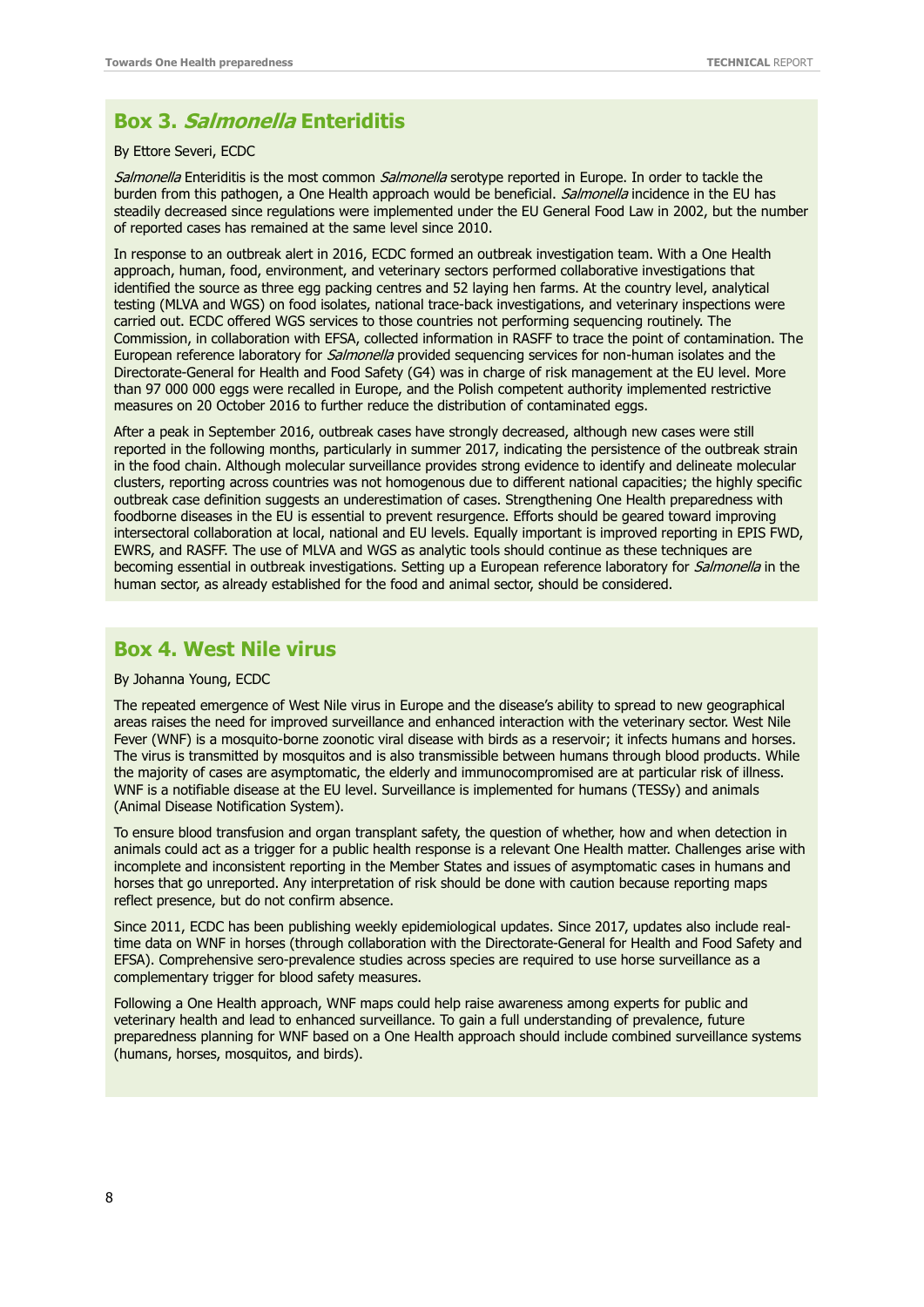### **Box 5. Community engagement**

By Daniel de Vries, University of Amsterdam

Community engagement plans in Haiti and pilot interventions in Uganda illustrate how a One Health strategy can provide the flexibility needed to implement community engagement strategies. Community engagement is a dynamic, adaptive process, based on general principles. Because communities already have their own histories, cultures, practical expertise and priorities, imposing rigid, preconceived health strategies to address complex socially determined issues may fail to broadly engage local support. Experience from malaria eradication planning in Haiti shows community prioritisation of sanitation (environmental health) over direct malaria interventions.

The mainstreaming of malaria eradication into sanitation strategies illustrate how a One Health approach enables the flexibility to shift gears between environmental, animal or human framing of health priorities to obtain community support. A pilot intervention in Uganda (part of the CoHeRe study) together with Makerere University shows that community engagement may even emerge when goals are left completely unspecified, if an external party takes time to care, listen, and be interested in the needs, stories and wishes of community actors. In this pilot project, villagers from the small trading centre of Dekabusa initiated the building of a latrine after anthropology students merely listened to their stories. This community initiative emerged without external support and motivated by community priorities, yet achieved a health goal that falls within the One Health domain.

Finally, ongoing studies of community engagement in zoonotic outbreak events in the Netherlands and Spain point at the importance of attention to intersectoral collaboration between different communities of practice. Preliminary findings show that at the governance level, the One Health approach offers a strategy able to build mutual understanding of intersectoral linkages and trust building, which is necessary for a quick response to complex zoonotic outbreak events. In all cases, community engagement here follows the 'whole community' notion that does not define a community as a fixed entity, but rather a dynamic one that changes and adapts with variations in environmental, social and political factors. One Health facilitates this dynamic conceptualisation of community engagement.

### **Box 6. Translating knowledge into policy**

#### By Erik Baekkeskov, University of Melbourne

The translation of expertise into public policy remains a challenge across all public health fields. Outbreak case studies provide examples of One Health implementation in the field and emphasise One Health relevance at the community level. However, from a broad perspective, translating knowledge and collaboration efforts into public policy should be an overarching goal. Policymaking is greatly affected by silo thinking, i.e. the physical and political borders between countries as well as the perceived boundaries between sectors or disciplines. Breaking down divisions requires pooling resources and knowledge so that the actions of one country or agency do not undermine the work of the others. Biomedical experts and networks serve as a credible science-based knowledge source with the ability to influence policy.

An example of how fundamental ideas by experts can shape policies but can differ between silos is evident from the pandemic H1N1 influenza outbreak in 2009. A comparison of vaccination availability in Sweden – which acquired a stock for the entire population – versus Denmark – which obtained a stock sufficient for risk groups only – highlights that different assumptions equal different policies. Sweden's decision was taken from a business continuity standpoint to minimise sick leave, while the Danish focused on saving lives. Facing the same event, the Netherlands changed its policy following expert advice, and adjusted vaccination measures from general population to risk-group focused.

To overcome barriers between silos and divisions going forward, expert groups should be acknowledged as key resources and counselled on national public health decisions. These groups should engage in science-based debates with other sectors and across borders, in order to clarify and share the fundamental assumptions that shape preparedness and response measures. While policy-makers desire rapid expert advice during outbreaks, peacetime provides an ideal opportunity for ECDC, WHO, and professional networks to engage experts in such transboundary discussions about critical preparedness and response assumptions, with a goal of more effective, compatible, and complementary actions during crises.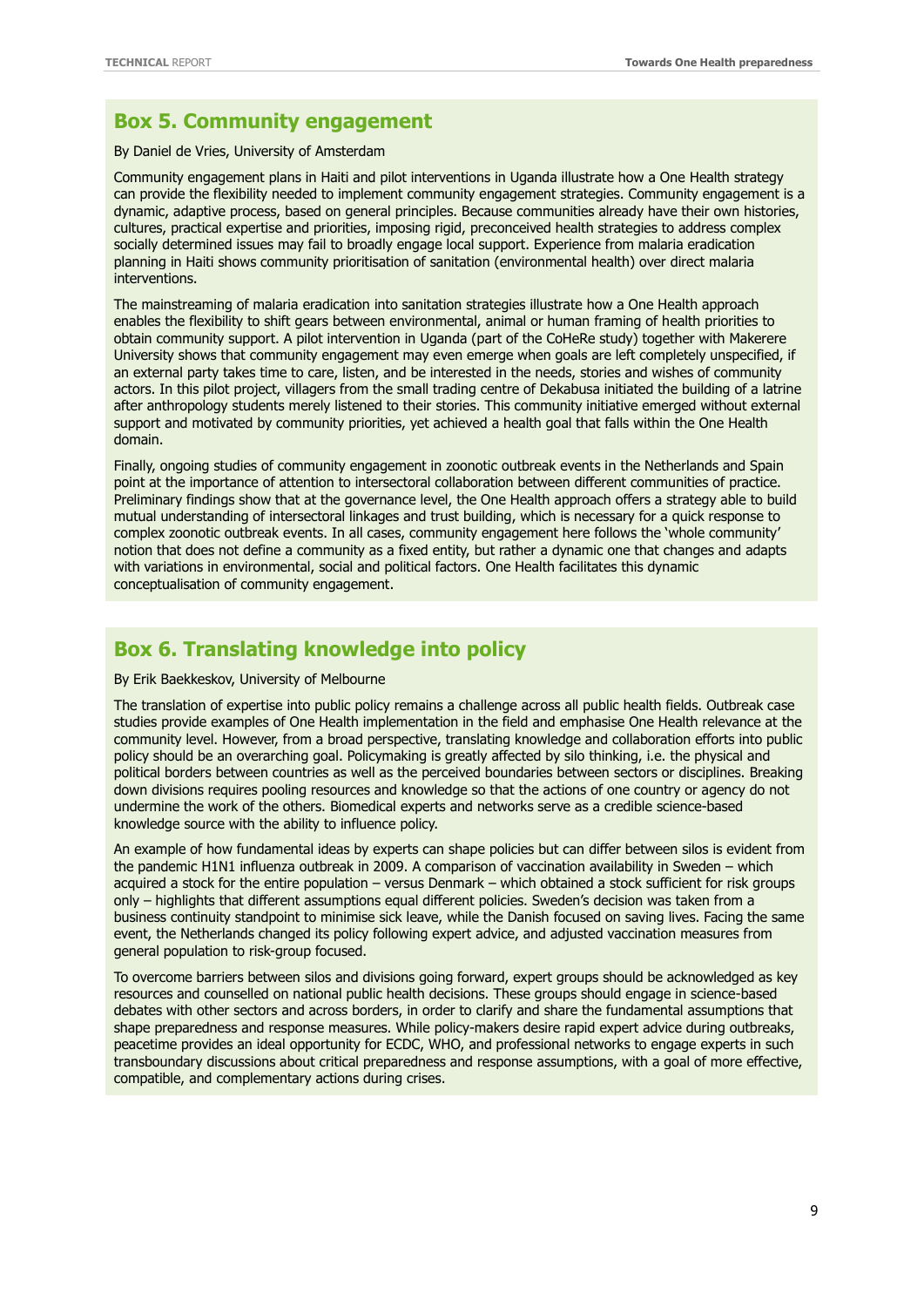## <span id="page-14-0"></span>**Recommendations on strengthening One Health preparedness**

## <span id="page-14-1"></span>**Recommendations for ECDC**

The consultation led to specific recommendations for action to be taken by ECDC. These recommendations will be further explored by ECDC for their feasibility and relevance to the ECDC mandate, but can only be considered for the ECDC annual work plans after consultations with the European Commission, the ECDC Advisory Forum, the ECDC management board, the ECDC Coordinating Competent Bodies and ECDC's partners, including WHO and EFSA.

An overall consensus from the expert consultation is that ECDC should continue to function as a hub for information exchange, ranging from the coordination of surveillance data to the management of response activities. To strengthen ECDC's role in supporting a One Health concept, the following activities were proposed to ECDC and the Member States:

- **Improved coordination** and synergy with EFSA and other agencies to strengthen the effects of ECDC's overall output and to avoid parallel efforts. For example, ECDC could work support the development of **national preparedness and response plans across sectors**, and ECDC should continue to work with EFSA in development of Joint Rapid Outbreak Assessments.
- ECDC could also promote the **exchange of best practices** from those countries that have a common 'standard operating procedure' when a human/animal health threat is identified.
- Outside Europe, ECDC could explore **collaboration** with initiatives such as the FAO/OIE/WHO tripartite collaboration.
- ECDC, EFSA, and other agencies could support the development of **One Health action plans** at national levels and encourage national authorities to undertake the OiE Performance of Veterinary Services (PVS) and Joint External Evaluations (JEE) to assess IHR core capacities.
- **Simulation exercises** to improve coordination and networking across sectors.
- **Integrated risk assessments**, such as those that integrate data from existing surveillance systems (such as at ECDC and EFSA). The linking of epidemiologic and meteorological data was highlighted; the ECDC E3 (European Environment and Epidemiology) geoportal was mentioned as a potential repository for One Health data.
- **Outbreak events.** Support outbreak investigation upon request of a Member States and during multicounty outbreak by developing case definitions, tools, methodologies within a One Health framework by involving other sectors. Stress the importance of timeliness during outbreaks.
- Finally, it was suggested that ongoing work between ECDC and EFSA continues to develop solutions for **next generation typing methods** for food- and waterborne diseases in the EU and EEA countries [33].

## <span id="page-14-2"></span>**General recommendations for strengthening One Health Preparedness in Europe**

Many additional activities were identified during this consultation, some of which may be considered by ECDC for further action; some fall outside the ECDC mandate but other organisations or research centres may consider them meaningful and relevant to their work. The participants also identified a number of research gaps.

### <span id="page-14-3"></span>**Early warning and surveillance**

The working groups said that One Health implementation was made more difficult by poor communication of early warning signals and surveillance results. The experts said that collaboration was not sufficiently intersectoral and lacked a clear definition of roles. Suggestions for improved surveillance from a One Health perspective focussed on faster sample collection and the provision of data through common resources that all sectors can access during public health crises. Examples include the following:

 **Support the development for cross-database communication.** Investigate universal data access by the different sectors to integrated databases; this would support the development of technical guidance for a One Health network which would enhance data exchange on priority zoonotic diseases (e.g. human cases, animal cases, presence/absence of disease vectors). Encourage the reporting of vector absence data – in addition to data on vector presence. Align priorities (e.g. for AMR surveillance) across sectors and explain the need for benchmarking to Member States and enlargement countries.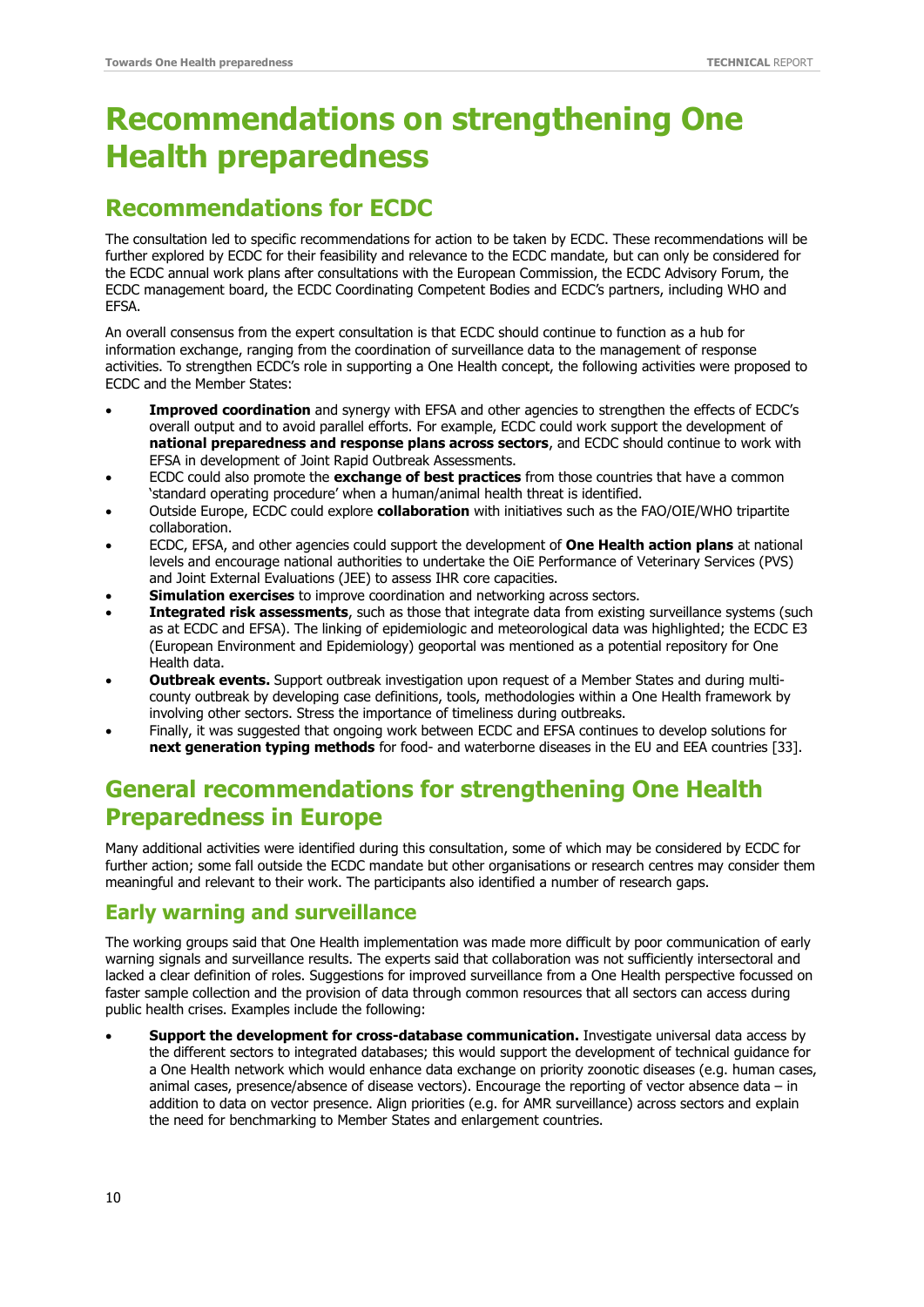- **Early warning systems.** Flag up infectious agents for real-time surveillance. Clearly define early warning and surveillance signal thresholds and red-flag thresholds. Provide technical guidance on integration/interpretation of early warning and surveillance across sectors.
- **Syndromic surveillance.** Explore the viability of standardising practices for syndromic surveillance for certain disease categories such as food- and waterborne diseases, both in human and veterinarian services. This should be done well before an emergency.
- **Reference laboratories and sample testing.** Increase the number of samples taken and analysed, for example through developing new *in silico* data extraction and sharing laboratory information systems. Perform combined human–animal data analysis for specific zoonotic topics. Participants also identified the need for a reference laboratory network for public health similar to the one for animal health; this approach could build on a number of initiatives [34].
- **Incorporate climatic/meteorological data into epidemiologic surveillance.** Better integration of health topics with meteorological services (i.e. climate change prediction); this has been explored by ECDC's E3 geoportal [35].

### <span id="page-15-0"></span>**Preparedness and response**

The effective application of a One Health approach would bring together European 'response networks' to map the activities of the various players and thus avoid the duplication of efforts/activities. Times without public health emergencies should be used to build networks to improve all aspects of One Health preparedness and response. The following preparedness and response activities should be considered:

- **Risk assessments.** Support the development of national intersectoral risk assessment and response plans across sectors.
- **After-action reviews (AARs).** After an outbreak event, problems with coordination and risk communication should be analysed and addressed. Affected countries should conduct AARs to identify research gaps from a One Health perspective, inform research agendas, improve surveillance strategies, and develop innovative One Health surveillance strategies. Lessons learned and best practices in event response should be documented across borders in the framework of a One Health approach. This should also cover the interoperability of plans and procedures. Lessons learned can even be used to inform research agendas.
- **Strengthen the recovery phase and evaluate actions to build resilience.** Encourage and perform more recovery evaluations from a One Health perspective.

### <span id="page-15-1"></span>**Partner coordination and capacity building**

Several barriers in coordination and capacity building were identified by the working groups. Training and capacity building is essential for preparedness, e.g. joint training sessions with the different sectors (veterinarians, human health, and environmental health) involved in One Health. With regard to outbreak investigation and response, it is essential to clarify the roles, responsibilities, and competencies of the different sectors.

- **Structural imbalances.** Address structural differences between public health and animal health. The former was perceived by participants to be more 'top-down'.
- **Expert lists and knowledge exchange.** Develop a One Health expert list with medical anthropologists, epidemiologists, laboratory staff, entomologists, etc. Promote more expert exchange programmes within the EU. Conduct more country visits geared toward One Health activities. See the EJP as an opportunity to have countries working together to improve all aspects of One Health (risk assessment, response, surveillance, etc.).

#### <span id="page-15-2"></span>**Risk communication**

Improved communication is a recurring theme in this context. Communication should be improved across sectors; external communication, i.e. to and with the public and with policymakers, is equally important.

 **Public information.** Improve communication with policymakers and the public to improve risk management. Digital and social media channels should be examined in a cultural context.

### <span id="page-15-3"></span>**Research gaps**

The following research gaps – both biomedical and operational/societal in nature – were identified as topics for which research might yield results that would facilitate a One Health approach.

- Risk assessment
	- Understand difference in perceived risks between sectors including financial aspects.
	- Improve understanding and impact of climate change through modelling analyses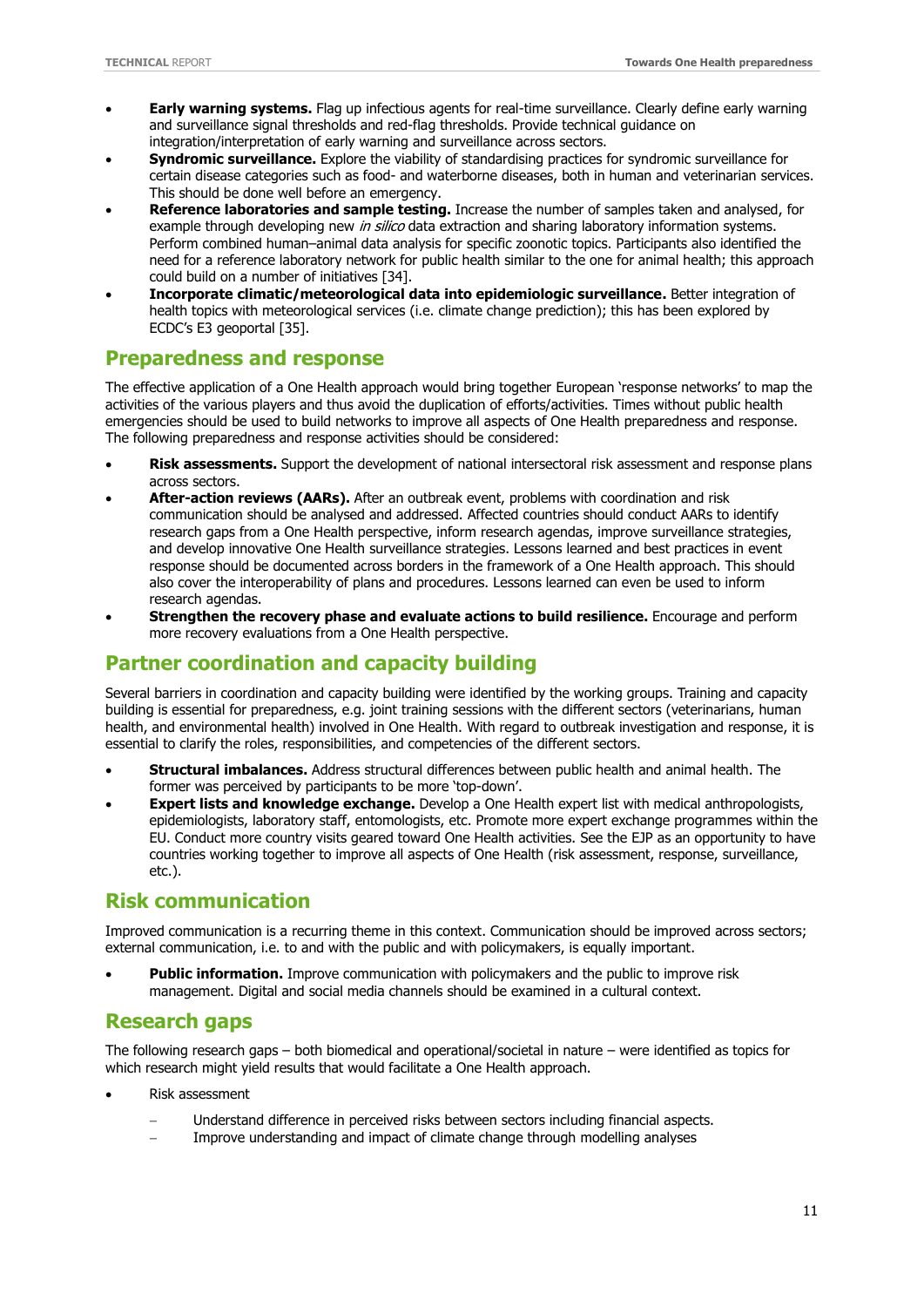- Improve identification of data gaps and employ creative methods to attain data (e.g. citizen science, or surveillance systems in the supermarkets to research relation between diet and lifestyles).
- Methodology
	- Continue to assess Whole Genome Sequencing-based genotyping methods for detection of ID clusters and source trace-back [36]
- **Surveillance** 
	- Map the extent of existing surveillance system of pathogens within vectors (e.g. collecting ticks and testing for tick-borne encephalitis) and of different diseases in order to introduce the One Health perspective
	- Improve opportunities for sero-surveillance, possibly utilising spatial analysis tools (GIS) to fill gaps and provide stronger evidence regarding intervention efficacy.
	- Build up the structure for reference laboratories across Member States.
- Investigate why some countries do not report animal data and propose a solution.
- Antimicrobial resistance (AMR)
	- Invest on 'resistome'-related research in Europe to inform AMR policies from a One Health perspective.
	- Identify new ways to measure AMR, both in animal and humans, to impact policy, especially infection prevention and control, and water and sanitation to support One Health.
- Social science
	- Explore effective ways to better integrate social sciences into research on One Health.
	- Community engagement: investigate the value of an integrated approach on human, animal and environmental health on behaviour change efforts (e.g. anti-vaccine movement and GMOs); research on how to best engage the community in scientific research or emergency preparedness or response
	- Historical perspectives could be useful as emerging threats and risk are not easily understood by a 'snapshot view'
- Policymaking
	- Estimate effect of simulation exercises in order to evaluate prioritisation among decision makers
	- Maximising use of political frameworks in analyses of decision-making and key drivers related to One Health
	- Explore the possibility of collaborating with additional players in the social research domain, e.g. International Labour Organization (ILO), as well as civil society.
	- Analyse the potential impacts of post-factual media approaches within society and how these might impact public health messaging and the public understanding of public health sciences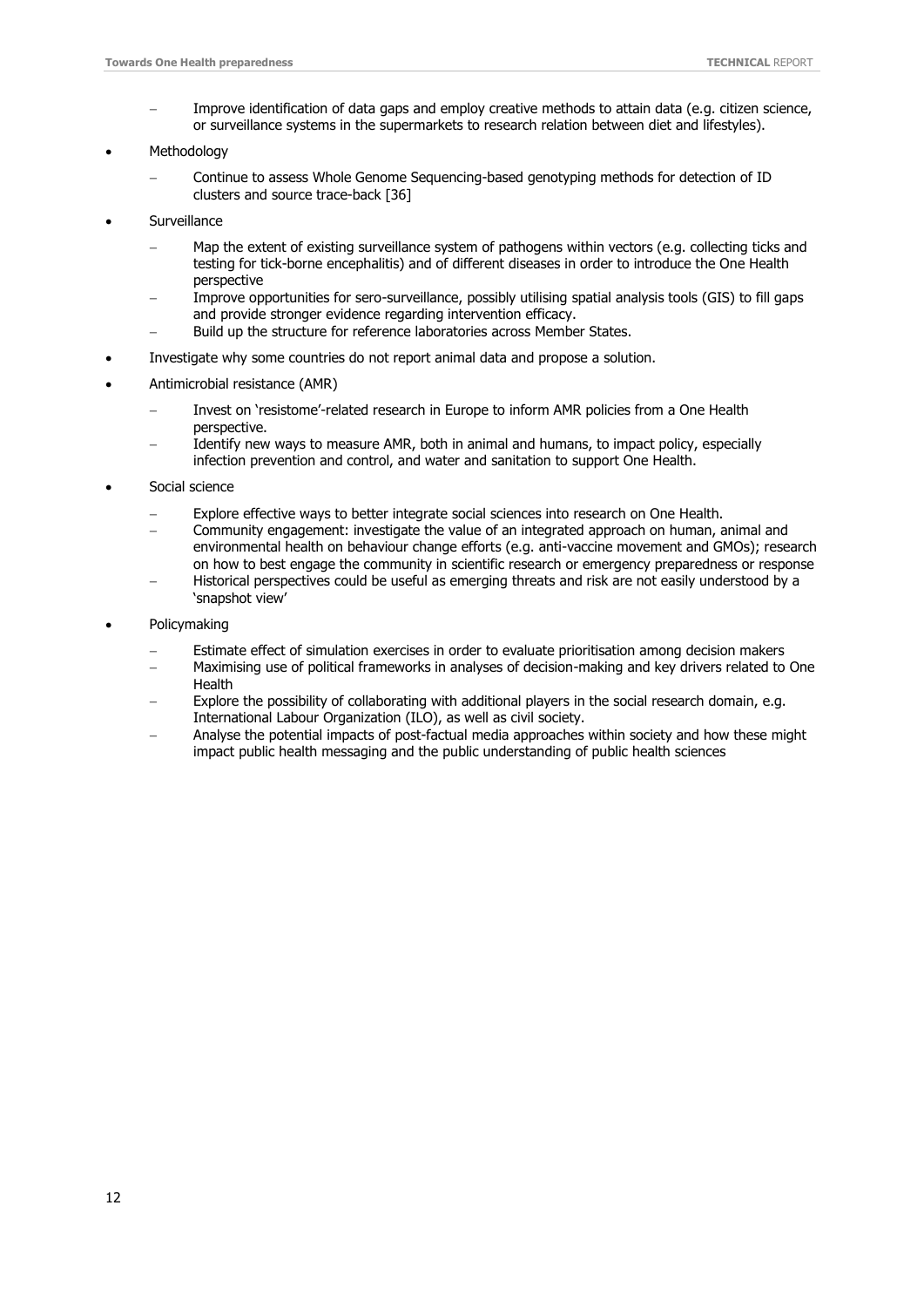## <span id="page-17-0"></span>**Conclusions**

The One Health concept faces a number of challenges. For one thing, One Health, does not have a single strategy. The concept also lacks support from a sufficiently large number of initiatives that engage in a unified effort.

Now is the time to embrace One Health as a framework for public health action: climate change and the spread of zoonotic diseases speak a clear language. The successful implementation of the One Health concept – and, arguably, progress in fighting zoonotic diseases – requires coordination and collaboration across the entire human– animal–environmental interface, right where infectious disease risks originate. This requires better networks, increased awareness, overcoming silo mentality, clear roles, collaborative actions, and clearly defined preparedness methodologies within coordinated frameworks.

This consultation identified many potential action points. These action points are relevant for ECDC, the public health community, animal health organisations, and the research community. ECDC's forthcoming actions related to One Health preparedness will focus on methods on how to enhance cross-sectoral preparedness planning. ECDC will also consider some suggestions for inclusion into future annual work plans, but can only do so in consultation with the European Commission, EFSA, WHO, the ECDC Advisory Forum, the ECDC Coordinating Competent Bodies and the ECDC Management Board.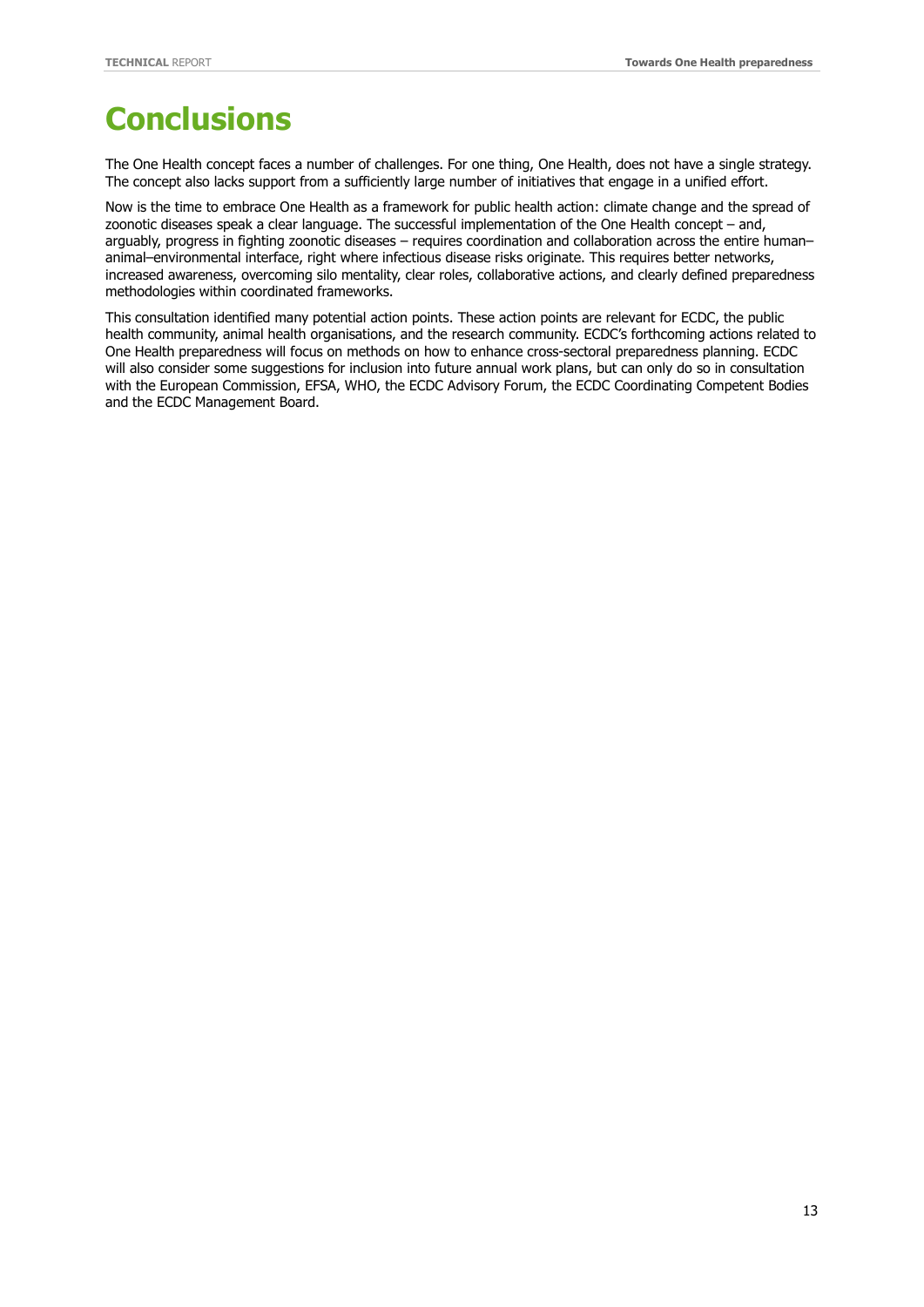## <span id="page-18-0"></span>**Annex. Participants**

| Country   | <b>Surname</b>  | <b>Name</b>                        | <b>Organisation</b>                                      |
|-----------|-----------------|------------------------------------|----------------------------------------------------------|
| <b>SE</b> | Artursson       | Karin                              | National Veterinary Institute                            |
| AU        | Baekkeskov      | Erik                               | University of Melbourne                                  |
| UK        | Baylis          | University of Liverpool<br>Matthew |                                                          |
| IT        | Beltran-Alcrudo | Daniel                             | Food and Agriculture Organization of the UN              |
| <b>NL</b> | De Vries        | Danny                              | University of Amsterdam                                  |
| DK        | Esenamanov      | Vasilv                             | WHO Regional Office for Europe                           |
| LU        | Fanos           | Margherita                         | Directorate-General for Health and Food Safety, C3       |
| DE        | Grunow          | Roland                             | Robert Koch Institute                                    |
| NL        | Haagmans        | Bart                               | Erasmus Medical Center                                   |
| <b>US</b> | Jacobsen        | Kathryn                            | George Mason University                                  |
| US        | Kahn            | Laura H.                           | Princeton University                                     |
| <b>SE</b> | Lindberg        | Ann                                | National Veterinary Institute                            |
| DE        | Mari sáez       | Almudena                           | Robert Koch Institute                                    |
| DK        | Mølbak          | Kåre                               | <b>Statens Serum Institut</b>                            |
| US        | Munoz           | Olga                               | University of Florida                                    |
| AT        | Nowotny         | Norbert                            | University of Veterinary Medicine, Institute of Virology |
| HU        | Páldy           | Anna                               | National Public Health Institute                         |
| ΙT        | Riccardo        | Flavia                             | National Institute of Health                             |
| <b>FR</b> | Sinclair        | Julie Rae                          | World Organisation for Animal Health                     |
| NL        | Timen           | Aura                               | National Institute for Public Health and the Environment |
| CН        | Wannous         | Chadia                             | UNISDR                                                   |

| <b>Surname</b> | <b>Name</b> | <b>Organisation</b> |
|----------------|-------------|---------------------|
| Adlhoch        | Cornelia    | <b>ECDC</b>         |
| Artacoz        | Amaia       | <b>ECDC</b>         |
| Cassini        | Alessandro  | <b>ECDC</b>         |
| Cenciarelli    | Orlando     | <b>ECDC</b>         |
| Ciotti         | Massimo     | <b>ECDC</b>         |
| Ekdahl         | Karl        | <b>ECDC</b>         |
| Fraser         | Graham      | <b>ECDC</b>         |
| Gossner        | Celine      | <b>ECDC</b>         |
| Jansa          | Joseph      | <b>ECDC</b>         |
| Monnet         | Dominique   | <b>ECDC</b>         |
| Riley          | Paul        | <b>ECDC</b>         |
| Semenza        | Jan         | <b>ECDC</b>         |
| Suk            | Jonathan    | <b>ECDC</b>         |
| <b>Takacs</b>  | Judit       | <b>ECDC</b>         |
| Tsolova        | Svetla      | <b>ECDC</b>         |
| Wiltshire      | Emma        | <b>ECDC</b>         |
| Young          | Johanna     | <b>ECDC</b>         |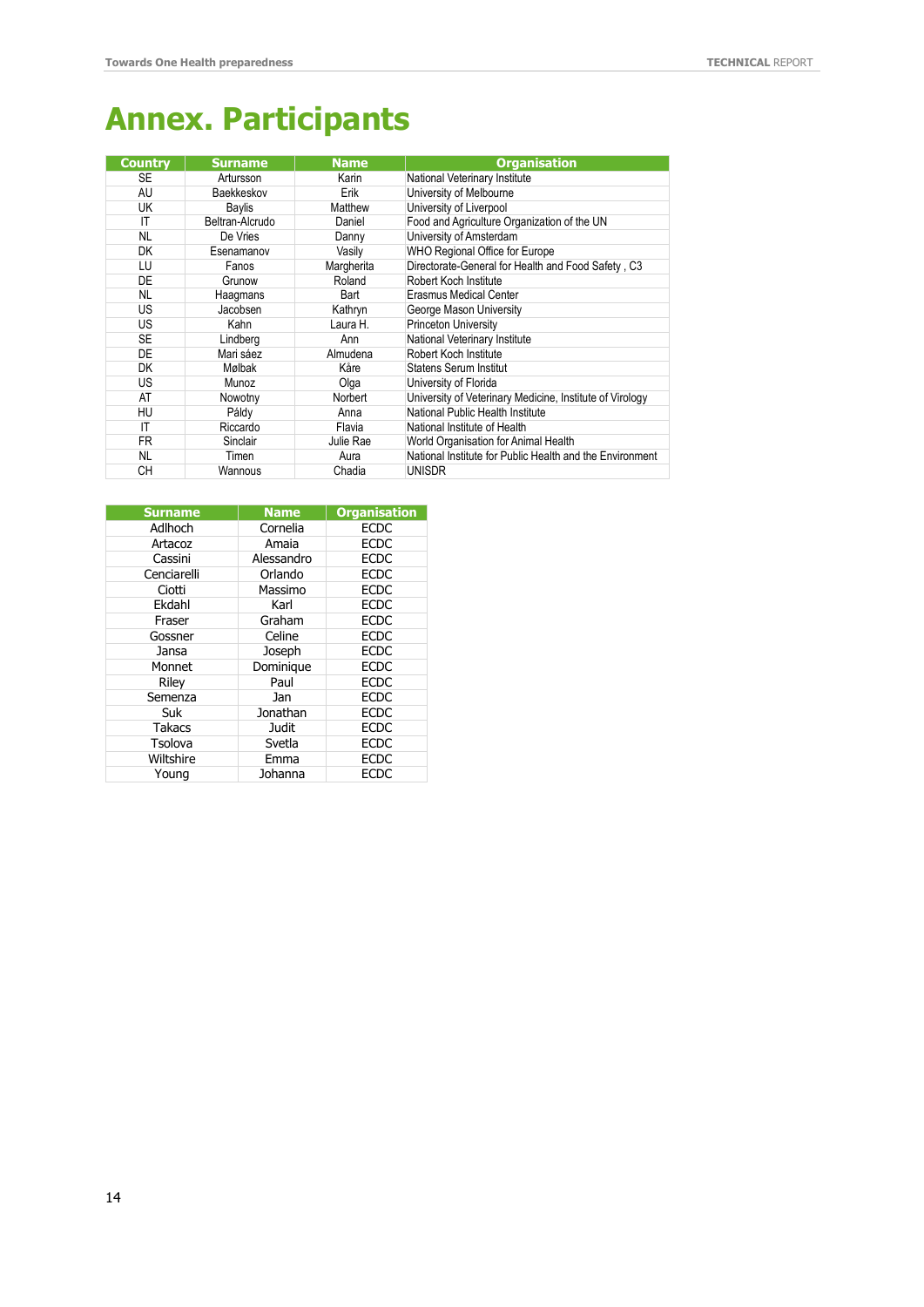## <span id="page-19-0"></span>**References**

- 1 [McMichael,](http://archive.wphna.org/wp-content/uploads/2014/09/201401_Anthropocene_Review_McMichael.pdf) AJ. Population health in the Anthropocene: gains, losses and emerging trends. The Anthropocene Review. 2014; 1(1): 44-56.
- 2 The FAO-OIE-WHO Collaboration. Sharing responsibilities and coordinating global activities to address health risks at the animal-human-ecosystems interfaces: a tripartite concept note. Geneva, Paris: WHO, FAO; 2010. Available from:

http://www.who.int/influenza/resources/documents/tripartite\_concept\_note\_hanoi\_042011\_en.pdf

- 3 [Whitmee](http://www.thelancet.com/pdfs/journals/lancet/PIIS0140-6736(15)60901-1.pdf) S, Haines A, Beyrer C, Boltz F, Capon AG, de Souza Dias BF, et al. Safeguarding human health in the Anthropocene epoch: report of the Rockefeller Foundation – Lancet Commission on planetary health. The Lancet. 2015; 386: 1973-2018.
- 4 World Health Organization and Secretariat of the Convention on Biological Diversity. Connecting Global Priorities: Biodiversity and Human Health. A state of knowledge review. Geneva: World Health Organization; 2015.
- 5 Lapinski MK, Funk JA, Moccia LT. Recommendations for the role of social science research in one health. Soc Sci Med. 2015;12951-60.
- 6 Young HS, Wood CL, Marm Kilpatrick A, Lafferty KD, Nunn CL, Vincent JR. Conservation, biodiversity and infectious disease: Scientific evidence and policy implications. Philos Trans R Soc Lond B Biol Sci. 2017;372(1722): 2016024.
- 7 United Nations International Strategy for Disaster Reduction. Terminology [internet]. Geneva: UNISDR; 2017 [accessed 5 May 2018]. Available from: [https://www.unisdr.org/we/inform/terminology#letter-p.](https://www.unisdr.org/we/inform/terminology#letter-p)
- 8 World Health Organization. Implementation of the IHR at the human-animal-health interface [internet]. Geneva: World Health Organization; 2015 [accessed 5 May 2018]. Available from: [http://www.who.int/ihr/capacity](http://www.who.int/ihr/capacity-strengthening/human-animal-interface/en/)[strengthening/human-animal-interface/en/.](http://www.who.int/ihr/capacity-strengthening/human-animal-interface/en/)
- 9 World Health Organization. Joint External Evaluation (JEE) mission reports [internet]. Geneva: WHO; 2016 [accessed 5 May 2018]. Available from: [http://www.who.int/ihr/procedures/mission-reports/en/.](http://www.who.int/ihr/procedures/mission-reports/en/)
- 10 World Health Organization. Joint external evaluation tool: International Health Regulations (2005), second edition. Geneva: World Health Organization; 2018.
- 11 European Commission. Decision No 1082/2013/EU of the European Parliament and of the Council of 22 October 2013 on serious cross-border threats to health and repealing Decision No 2119/98/EC. Brussels: European Commission; 2013 [accessed 4 May 2018]. Available from: [https://ec.europa.eu/health/sites/health/files/preparedness\\_response/docs/decision\\_serious\\_crossborder\\_threat](https://ec.europa.eu/health/sites/health/files/preparedness_response/docs/decision_serious_crossborder_threats_22102013_en.pdf) [s\\_22102013\\_en.pdf](https://ec.europa.eu/health/sites/health/files/preparedness_response/docs/decision_serious_crossborder_threats_22102013_en.pdf)
- 12 European Commission. Decision No 1313/2013/EU of the European Parliament and of the Council of 17 December 2013 on union civil protection mechanism. Brussels: European Commission; 2013 [accessed 4 May 2018]. Available from: [http://eur-lex.europa.eu/legal-content/EN/TXT/PDF/?uri=CELEX:32013D1313&from=EN.](http://eur-lex.europa.eu/legal-content/EN/TXT/PDF/?uri=CELEX:32013D1313&from=EN)
- 13 Wildlife Conservation Society. The Manhattan Principles on 'One World, One Health' [internet]. New York: Wildlife Conservation Society; 2009 [accessed 4 May 2018]. Available from:<http://www.oneworldonehealth.org/>
- 14 The World Bank. People, pathogens and our planet. Vol 2. The economics of One Health. Washington, DC: The World Bank; 2012.
- 15 World Health Organization. One Health [internet]. Geneva: WHO; 2018 [accessed 5 May 2018]. Available from: <http://www.who.int/features/qa/one-health/en/>
- 16 European Commission. Decision No 1082/2013/EU of the European Parliament and of the Council of 22 October 2013 on serious cross-border threats to health and repealing Decision No 2119/98/EC. Brussels: European Commission; 2013 [accessed 4 May 2018]. Available from: [https://ec.europa.eu/health/sites/health/files/preparedness\\_response/docs/decision\\_serious\\_crossborder\\_threat](https://ec.europa.eu/health/sites/health/files/preparedness_response/docs/decision_serious_crossborder_threats_22102013_en.pdf) [s\\_22102013\\_en.pdf](https://ec.europa.eu/health/sites/health/files/preparedness_response/docs/decision_serious_crossborder_threats_22102013_en.pdf)
- 17 European Commission. A European One Health Action Plan against Antimicrobial Resistance AMR). Available from: [https://ec.europa.eu/health/amr/sites/amr/files/amr\\_action\\_plan\\_2017\\_en.pdf](https://ec.europa.eu/health/amr/sites/amr/files/amr_action_plan_2017_en.pdf) [Accessed May 15, 2018].
- 18 European Commission. Co-fund on One Health (zoonoses emerging threats). Brussels: EC; 2015 [accessed 4 May 2018]. Available from:

[http://ec.europa.eu/research/participants/portal/desktop/en/opportunities/h2020/topics/sfs-36-2017.html.](http://ec.europa.eu/research/participants/portal/desktop/en/opportunities/h2020/topics/sfs-36-2017.html)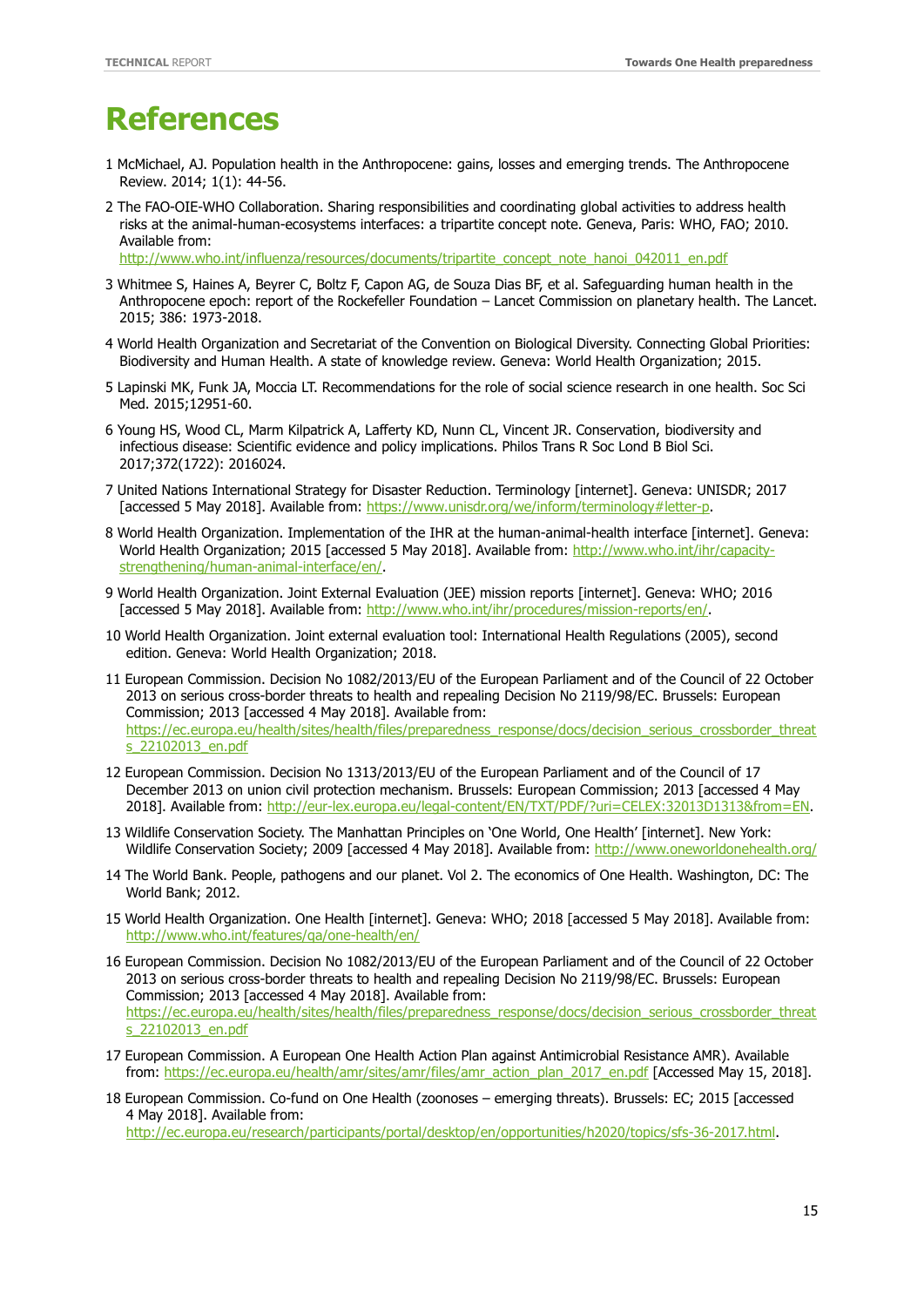- 19 European Commission. Commission staff working document. Action plan on the Sendai framework for disaster risk reduction 2015–2030. A disaster risk-informed approach for all EU policies. Available from: [http://ec.europa.eu/echo/sites/echo-site/files/1\\_en\\_document\\_travail\\_service\\_part1\\_v2.pdf](http://ec.europa.eu/echo/sites/echo-site/files/1_en_document_travail_service_part1_v2.pdf)
- 20 European Environment Agency. Climate change adaptation and disaster risk reduction in Europe. Enhancing coherence of the knowledge base, policies and practices. Luxembourg: Publications Office of the European Union; 2017.
- 21 Poljanšek, K., Marin Ferrer, M., De Groeve, T., Clark, I., (Eds.). Science for disaster risk management 2017: knowing better and losing less. Luxembourg: Publications Office of the European Union; 2017.
- 22 Smith KF, Goldberg M, Rosenthal S, Carlson L, Chen J, Chen C, Ramachandran S. Global rise in human infectious disease outbreaks. J R Soc Interface. 2014; 11(101):20140950.
- 23 Wiethoelter AK, Beltrán-Alcrudo D, Kock R, Mor SM. Global trends in infectious diseases at the wildlife-livestock interface. PNAS. 2015;112(31):9662-67.
- 24 [European](https://www.eea.europa.eu/themes/climate) Environment Agency. Climate change impacts and vulnerability in Europe 2016. An indicator-based report. Luxembourg: Publications Office of the European Union, 2017.
- 25 McIntyre KM, Setzkorn C, Hepworth PJ, Morand S, Morse AP, Baylis A (2014). A quantitative prioritisation of human and domestic animal pathogens in Europe. PLoS One 9(8), e103529.
- 26 Metcalf CJE, Walter KS, Wesolowski A, Buckee CO, Shevliakova E, Tatem. AJ, Boos WR, Weinberger DM, Pitzer VE. 2017. Identifying climate drivers of infectious disease dynamics: recent advances and challenges ahead. Proc. R. Soc. B 284: 20170901.
- 27 Watts N, Amann M, Ayeb-Karlsson S, Belesova K, Bouley T, Boykoff M. The Lancet Countdown on health and climate change: from 25 years of inaction to a global transformation for public health. The Lancet. 2018; 391(10120): 581-630.
- 28 Semenza JC, Lindgren E, Balkanyi L, Espinosa L, Almqvist MS, Penttinen P, et al. Determinants and drivers of infectious disease threat events in Europe. Emerg Infect Dis. 2016;22(4):581-589.
- 29 Loh EH, Zambrana-Torrelio C, Olival KJ, Bogich TL, Johnson CK, Mazet JAK et al. Targeting Transmission Pathways for Emerging Zoonotic Disease Surveillance and Control. Vector Borne Zoonotic Dis. 2015; 15(7): 432- 437.
- 30 Lapinski MK, Funk JA, Moccia LT. Recommendations for the role of social science research in one health. Soc Sci Med. 2015;12951-60.
- 31 Secretariat of the Convention on Biological Diversity. About the Nagoya protocol [internet]. Montreal: SCBD; 2014 [accessed 17 May 2018]. Available from:<https://www.cbd.int/abs/about/>
- 32 World Health Organization. Pandemic Influenza Preparedness (PIP) Framework [internet]. Geneva: WHO; 2018 [accessed 17 May 2018]. Available from:<http://www.who.int/influenza/pip/en/>
- 33 European Centre for Disease Prevention and Control. Expert Opinion on the introduction of next-generation typing methods for food- and waterborne diseases in the EU and EEA. Stockholm: ECDC; 2015.
- 34 European Commission. Study on cost-benefit analysis of reference laboratories for human pathogens. Luxembourg: Publications Office of the European Union; 2016.
- 35 European Centre for Disease Prevention and Control. European Environment and Epidemiology Network [internet]. Stockholm: ECDC; 2016 [accessed 17 May 2018]. Available from: [https://e3geoportal.ecdc.europa.eu/SitePages/Home.aspx.](https://e3geoportal.ecdc.europa.eu/SitePages/Home.aspx)
- 36 European Centre for Disease Prevention and Control. ECDC roadmap for integration of molecular and genomic typing into European-level surveillance and epidemic preparedness – Version 2.1, 2016–19. Stockholm: ECDC; 2016.